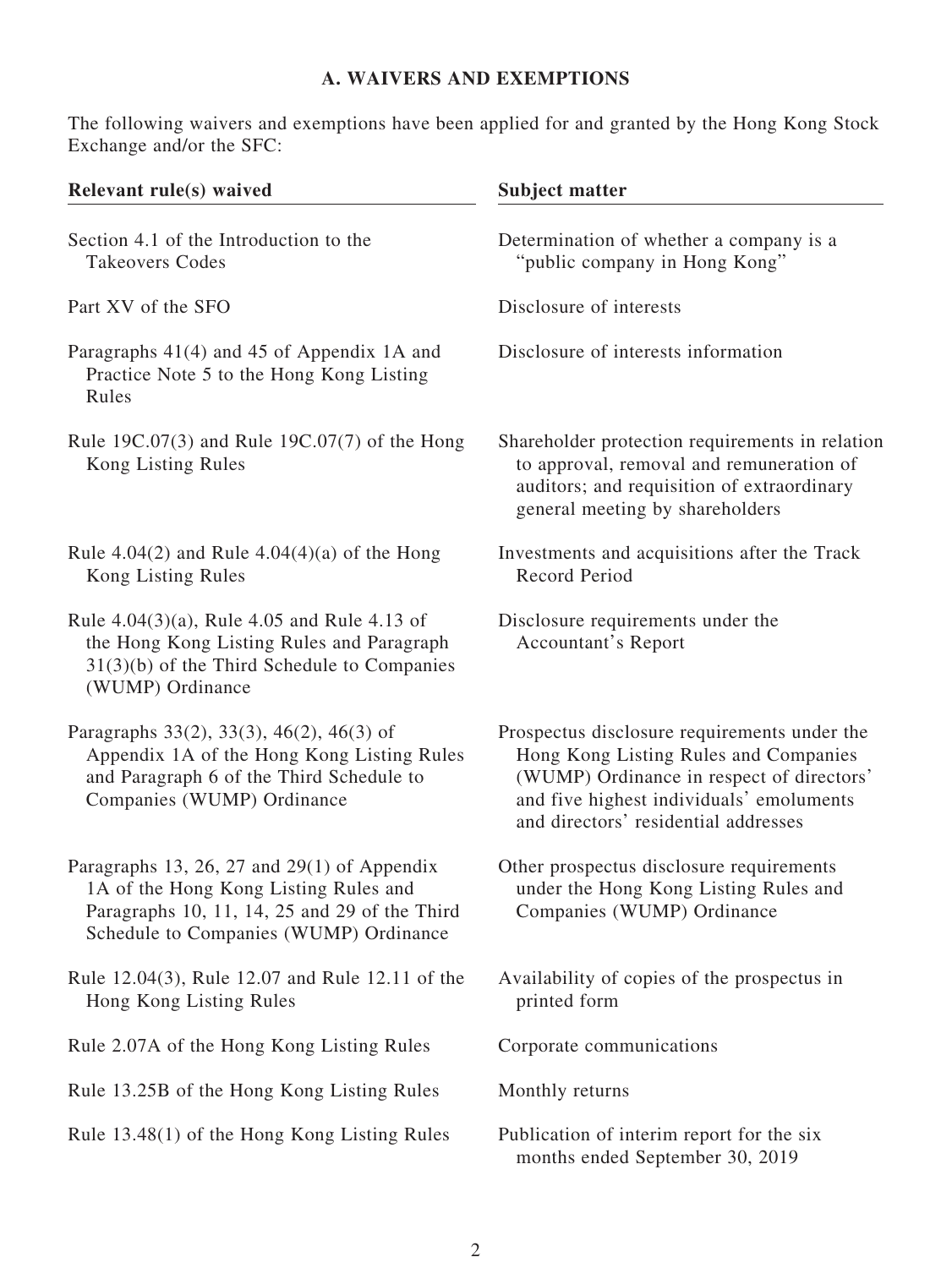| Relevant rule(s) waived                                                         | Subject matter                                      |  |  |
|---------------------------------------------------------------------------------|-----------------------------------------------------|--|--|
| Paragraph 4.2 of Practice Note 18 to the Hong<br>Kong Listing Rules             | Clawback mechanism                                  |  |  |
| Paragraph $15(2)(c)$ of Appendix 1A to the Hong<br>Kong Listing Rules           | Disclosure of Offer Price                           |  |  |
| Rule 9.09(b) of the Hong Kong Listing Rules                                     | Dealings in the Shares prior to Listing             |  |  |
| Rule 10.04 and Paragraph $5(2)$ of Appendix 6 to<br>the Hong Kong Listing Rules | Subscription for Shares by existing<br>shareholders |  |  |

## **Not a Public Company in Hong Kong**

Section 4.1 of the Takeovers Codes provides that the Takeovers Codes applies to takeovers, mergers and share repurchases affecting public companies in Hong Kong and companies with a primary listing in Hong Kong. According to the Note to Section 4.2 of the Introduction to the Takeovers Codes, a Grandfathered Greater China Issuer within the meaning of Rule 19C.01 of the Hong Kong Listing Rules with a secondary listing on the Hong Kong Stock Exchange will not normally be regarded as a public company in Hong Kong under Section 4.2 of the Introduction to the Takeovers Codes.

We have applied for, and the SFC has granted, a ruling that we are not a "public company in Hong Kong" for the purposes of Section 4.2. Therefore, the Takeovers Codes does not apply to us. This ruling may be reconsidered by the SFC in the event that the bulk of trading in our Shares migrates to Hong Kong such that we would be treated as having a dual-primary listing pursuant to Rule 19C.13 of the Hong Kong Listing Rules or in the event of a material change in information provided to the SFC.

# **Disclosure of Interests under Part XV of SFO**

Part XV of the SFO imposes duties of disclosure of interests in Shares. Under the U.S. Exchange Act, which we are subject to, any person (including directors and officers of the company concerned) who acquires beneficial ownership, as determined in accordance with the rules and regulations of the SEC and which includes the power to direct the voting or the disposition of the securities, of more than 5% of a class of equity securities registered under Section 12 of the U.S. Exchange Act must file beneficial owner reports with the SEC, and such person must promptly report any material change in the information provided (including any acquisition or disposition of 1% or more of the class of equity securities concerned), unless exceptions apply. Therefore, compliance with Part XV of the SFO would subject our corporate insiders to a second level of reporting, which would be unduly burdensome to them, would result in additional costs and would not be meaningful, since the statutory disclosure of interest obligations under the U.S. Exchange Act that apply to us and our corporate insiders would provide our investors with sufficient information relating to the shareholding interests of our significant shareholders.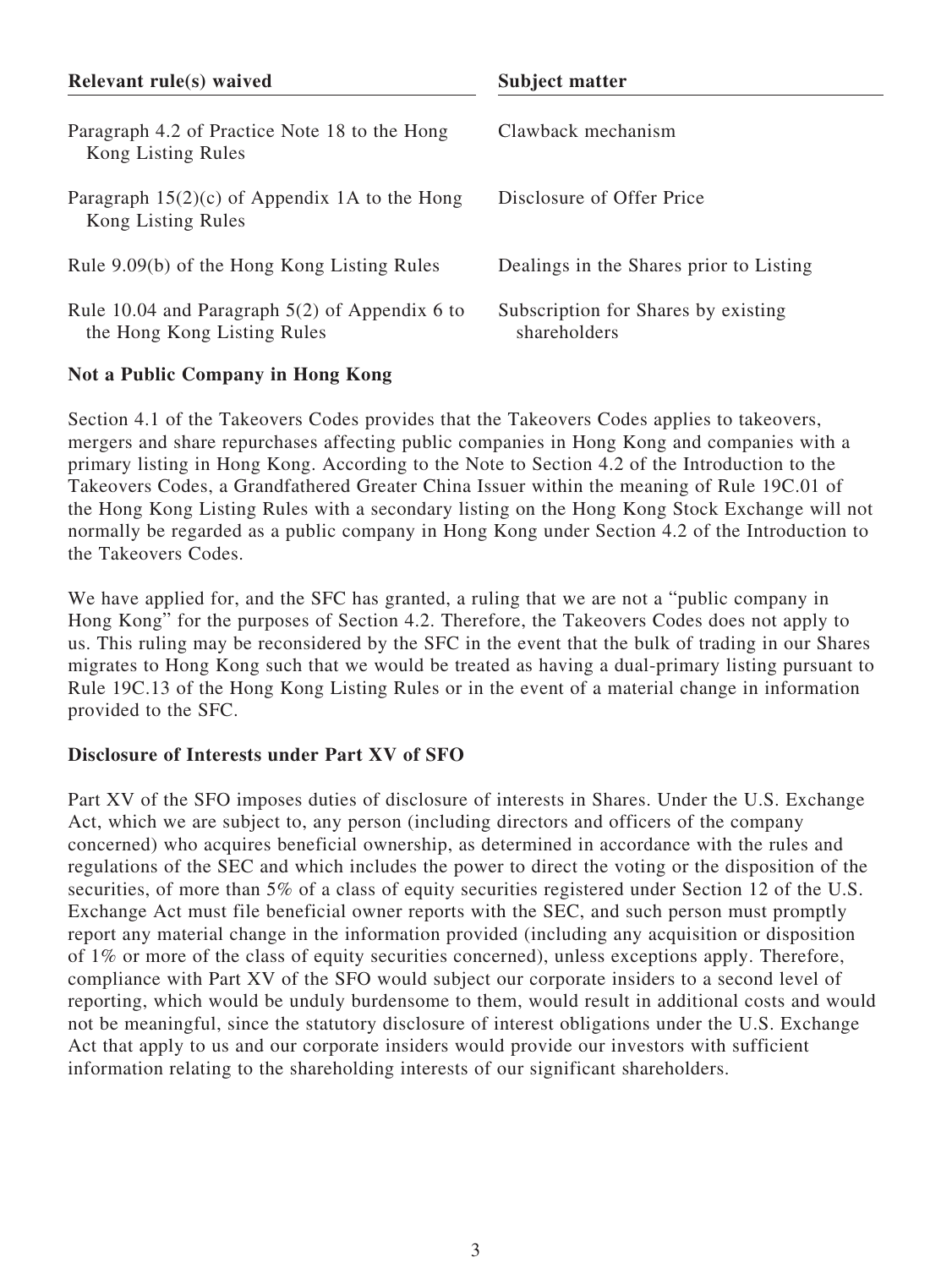We have applied for, and the SFC has granted, a partial exemption under section 309(2) of the SFO from the provisions of Part XV of the SFO (other than Divisions 5, 11 and 12 of Part XV of the SFO), on the conditions that (i) the bulk of trading in the Shares is not considered to have migrated to Hong Kong on a permanent basis in accordance with Rule 19C.13 of the Hong Kong Listing Rules; (ii) the disclosures of interest filed in the SEC are also filed with the Hong Kong Stock Exchange as soon as practicable, which will then publish such disclosure in the same manner as disclosures made under Part XV of the SFO; and (iii) we will advise the SFC if there is any material change to any of the information which has been provided to the SFC, including any significant changes to the disclosure requirements in the U.S. and any significant changes in the volume of our worldwide share turnover that takes place on the Hong Kong Stock Exchange. This exemption may be reconsidered by the SFC in the event there is a material change in information provided to the SFC.

#### **Disclosure of Interests Information**

Part XV of the SFO imposes duties of disclosure of interests in Shares. Practice Note 5, paragraphs 41(4) and 45 of Part A of Appendix 1 to the Hong Kong Listing Rules require the disclosure of interests information in respect of shareholders' and directors' interests to be included in the Prospectus.

The SFC has granted us and our shareholders, a partial exemption from strict compliance with Part XV of the SFO as set out above under sub-section headed "Disclosure of Interest under Part XV of SFO." The U.S. Exchange Act and the rules and regulations promulgated thereunder require disclosure of interests by shareholders that are broadly equivalent to Part XV of the SFO. Relevant disclosure in respect of the substantial shareholder's interests can be found in the section headed "Major Shareholders" in the Prospectus.

We undertake to file with the Hong Kong Stock Exchange, as soon as practicable, any declaration of shareholding and securities transactions filed with the SEC. We further undertake to disclose in present and future listing documents any shareholding interests as disclosed in an SEC filing and the relationship between our directors, officers, members of committees and their relationship to any controlling shareholder.

On the basis above, we have applied for, and the Hong Kong Stock Exchange has granted us, a waiver from the requirements under Practice Note 5, paragraphs 41(4) and 45 of Appendix 1A of the Hong Kong Listing Rules.

#### **Shareholder Protection**

For an overseas issuer seeking a secondary listing on the Hong Kong Stock Exchange, Rule 19.30(1)(b) of the Hong Kong Listing Rules requires the overseas issuer's primary listing is or is to be on an exchange where the standards of shareholder protection are at least equivalent to those provided in Hong Kong. Rule 19C.06 of the Hong Kong Listing Rules provides that Appendix 3 and Appendix 13 of the Hong Kong Listing Rules do not apply to an overseas issuer that is a Non-Greater China Issuer (as defined in the Hong Kong Listing Rules) or a Grandfathered Greater China Issuer seeking a secondary listing under Chapter 19C of the Hong Kong Listing Rules. Rule 19C.07 of the Hong Kong Listing Rules provides that the Hong Kong Stock Exchange will consider that a Non-Greater China Issuer or a Grandfathered Greater China Issuer seeking a secondary listing has met the requirements of Rule 19.30(1)(b) of the Hong Kong Listing Rules if it has met the shareholder protection standards by reference to eight criteria set out in Rule 19C.07 of the Hong Kong Listing Rules. We are a Grandfathered Greater China Issuer under Chapter 19C of the Hong Kong Listing Rules.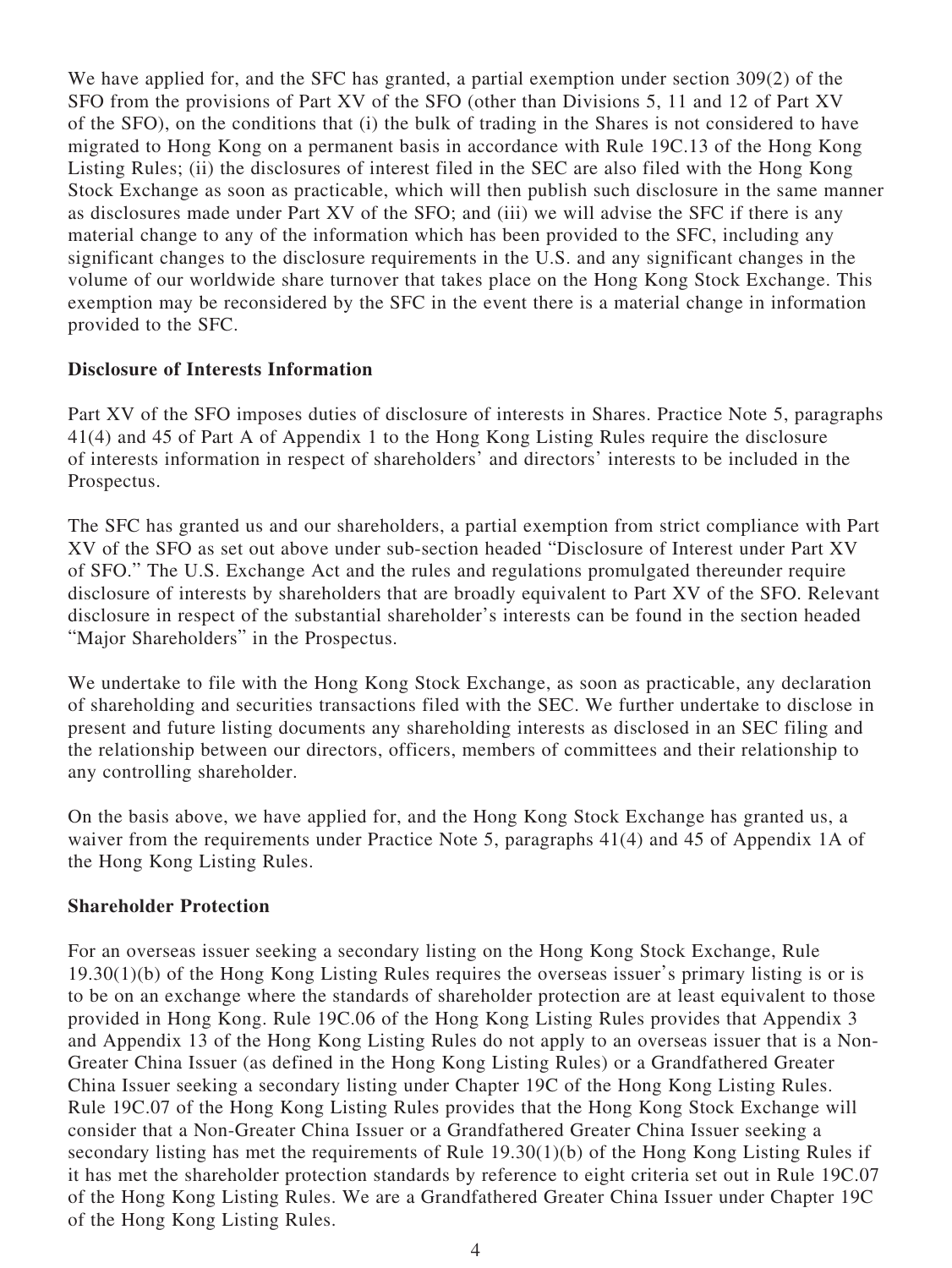# **Approval, removal and remuneration of auditors**

Rule 19C.07(3) of the Hong Kong Listing Rules requires the appointment, removal and remuneration of auditors must be approved by a majority of the Qualifying Issuer's members or other body that is independent of the issuer's board of directors, or the Auditors Provision. However, our Articles of Association do not contain an equivalent Auditors Provision. We have applied for, and the Hong Kong Stock Exchange has granted us, a waiver from the strict compliance with Rule 19C.07(3) of the Hong Kong Listing Rules on the following conditions and basis:

- While our board has the power to appoint, remove and remunerate the auditors, our board has formally delegated this function to the Audit Committee since our listing on the NYSE in 2014. The Audit Committee is akin to an independent body of our board on the basis of the independence requirements as set out in applicable U.S. laws and the NYSE rules. The Audit Committee comprises of three members, all of whom are independent directors as required by the U.S. Exchange Act and applicable NYSE rules. Since 2014, we have put forward a resolution at each annual general meeting for shareholders to ratify auditors' appointment and the ratification resolution in each year has been passed over with 99% votes in favor without exception.
- We are seeking a listing on the Hong Kong Stock Exchange under Chapter 19C of the Hong Kong Listing Rules.
- The disclosure of the basis of the waiver is set out in the Prospectus.

### **Requisition of extraordinary general meeting by shareholders**

Rule 19C.07(7) of the Hong Kong Listing Rules requires members holding a minority stake in the Qualifying Issuer's total number of issued shares must be able to convene an extraordinary general meeting and add resolutions to a meeting agenda. The minimum stake required to do so must not be higher than 10% of the voting rights, on a one vote per share basis, in the share capital of the Qualifying Issuer. Article 57 of our Articles of Association provides that members who hold in aggregate of not less than one-third of the voting rights of our issued shares that are entitled to vote at general meetings may requisition a meeting, and such requisition must state the objects of the meeting, and set forth a form of any resolutions proposed by the requisitionists for consideration at the meeting. If the directors do not do so, the requisitioning members may proceed to convene such meeting. Hence, we have applied for, and the Hong Kong Stock Exchange has granted us, a waiver from the strict compliance with Rule 19C.07(7) of the Hong Kong Listing Rules on the following conditions and basis:

• We have a diverse shareholder base and do not have a controlling shareholder who is entitled to exercise or control the exercise of 30% or more of the voting power at our general meetings. As of the Latest Practicable Date, our largest single shareholder, SoftBank, owned approximately 25.8% and two of our founders, Jack Ma and Joe Tsai, beneficially owned approximately 6.1% and approximately 2.0% of our issued share capital, respectively. In contrast, many of the largest companies listed in Hong Kong have controlling shareholders and allied group of shareholders that are able to dominate the vote and effectively control all corporate decisions, making the right to requisition a meeting not meaningful. As such, the lack of a controlling shareholder who is entitled to exercise or control the exercise of 30% or more of the voting power at our general meetings and our diverse shareholder base afford a level of shareholder protection comparable to Hong Kong listed companies with controlling shareholders.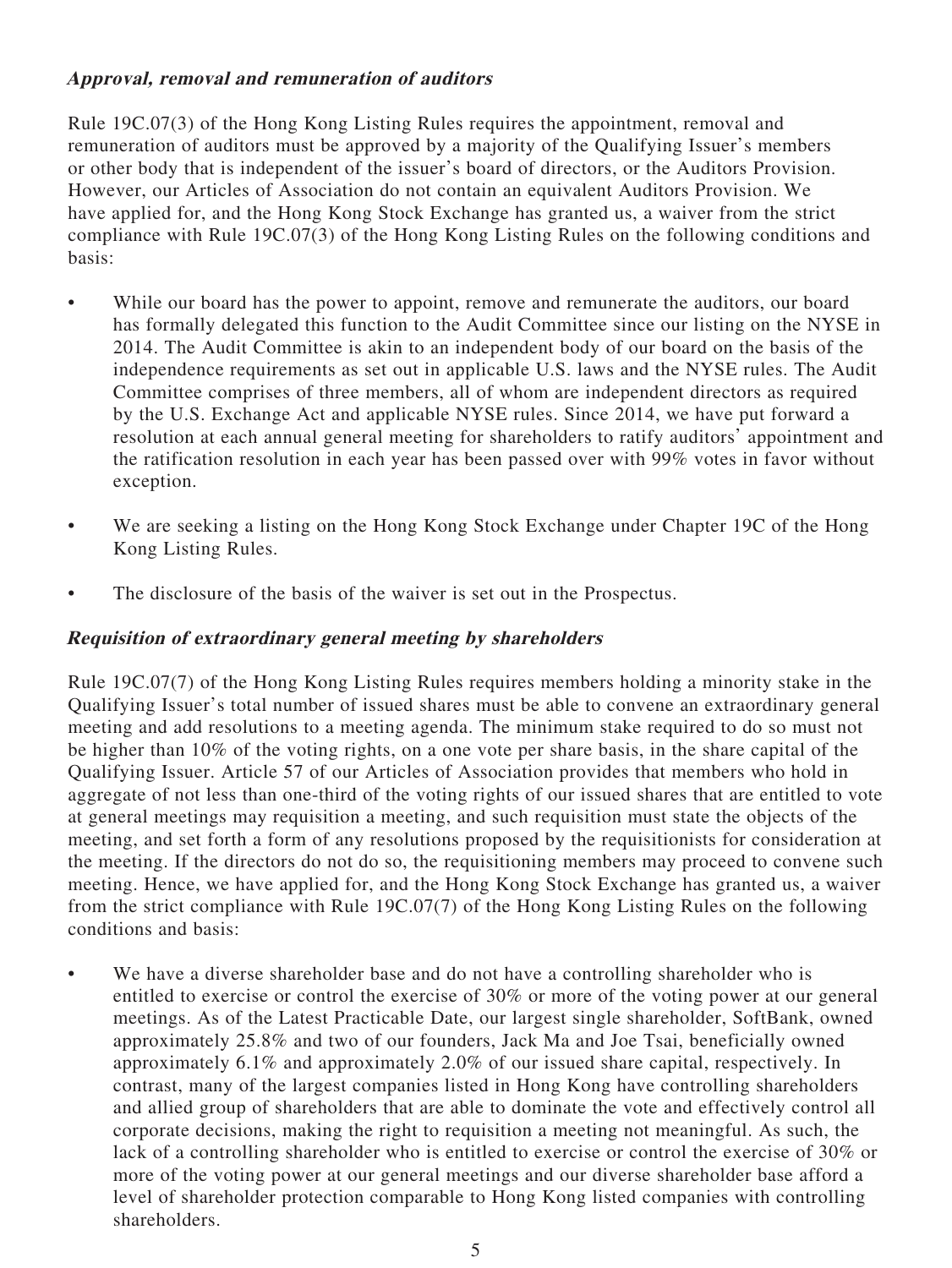- As the Alibaba Partnership's director nomination rights are categorized as a weighted voting right structure under the Hong Kong Listing Rules and no weighted voting rights are given to any particular shareholders, our one-share-one-vote structure and the fact that we do not have a controlling shareholder who is entitled to exercise or control the exercise of 30% or more of the voting power at our general meetings afford a higher level of shareholder protection compared to Hong Kong listed companies with controlling shareholders.
- Considering the size of the Global Offering relative to our outstanding Shares at the time of the Listing, it will be significantly difficult for Hong Kong investors to reach a 10% shareholding threshold to requisition a meeting. Therefore, lowering the requisition threshold to 10% is not practical additional protection to investors in Hong Kong.
- As we are a Cayman Islands incorporated entity and also qualify as a foreign private issuer in the U.S., minority shareholders (i) have the rights to bring personal action directly against us, seek alternative remedies and derivative actions; and (ii) are indirectly protected by the U.S. federal securities laws, rules and regulations governed by the SEC.
- We are seeking a listing on the Main Board of the Hong Kong Stock Exchange under Chapter 19C of the Hong Kong Listing Rules.
- The disclosure of the basis of the waiver is set out in the Prospectus.

## **Investments and Acquisitions after the Track Record Period**

Rules 4.04(2) and 4.04(4)(a) of the Hong Kong Listing Rules require that, among other things, the results and balance sheet of any business or subsidiary acquired, agreed to be acquired or proposed to be acquired since the date to which the latest audited financial statements of the issuer have been made in respect of each of the three financial years immediately preceding the issue of the Prospectus.

We may increase our direct or indirect equity interest in entities that are already majority controlled by us and are consolidated in our financial statements. As these do not involve the acquisition of a company or a business, and the financial contribution of the relevant entities are already reflected in our financial statements, we do not believe that these increases in its equity interests represent an acquisition for the purpose of Rules 4.04(2) and 4.04(4).

Pursuant to the guidance letter HKEX-GL32-12 issued by the Hong Kong Stock Exchange, or GL32-12, acquisitions of business include acquisitions of associates and any equity interest in another company. Pursuant to GL32-12, the Hong Kong Stock Exchange may consider granting a waiver of the requirements under Rules 4.04(2) and 4.04(4) of the Hong Kong Listing Rules on a case-by-case basis, and having regard to all relevant facts and circumstances and subject to certain conditions set out thereunder.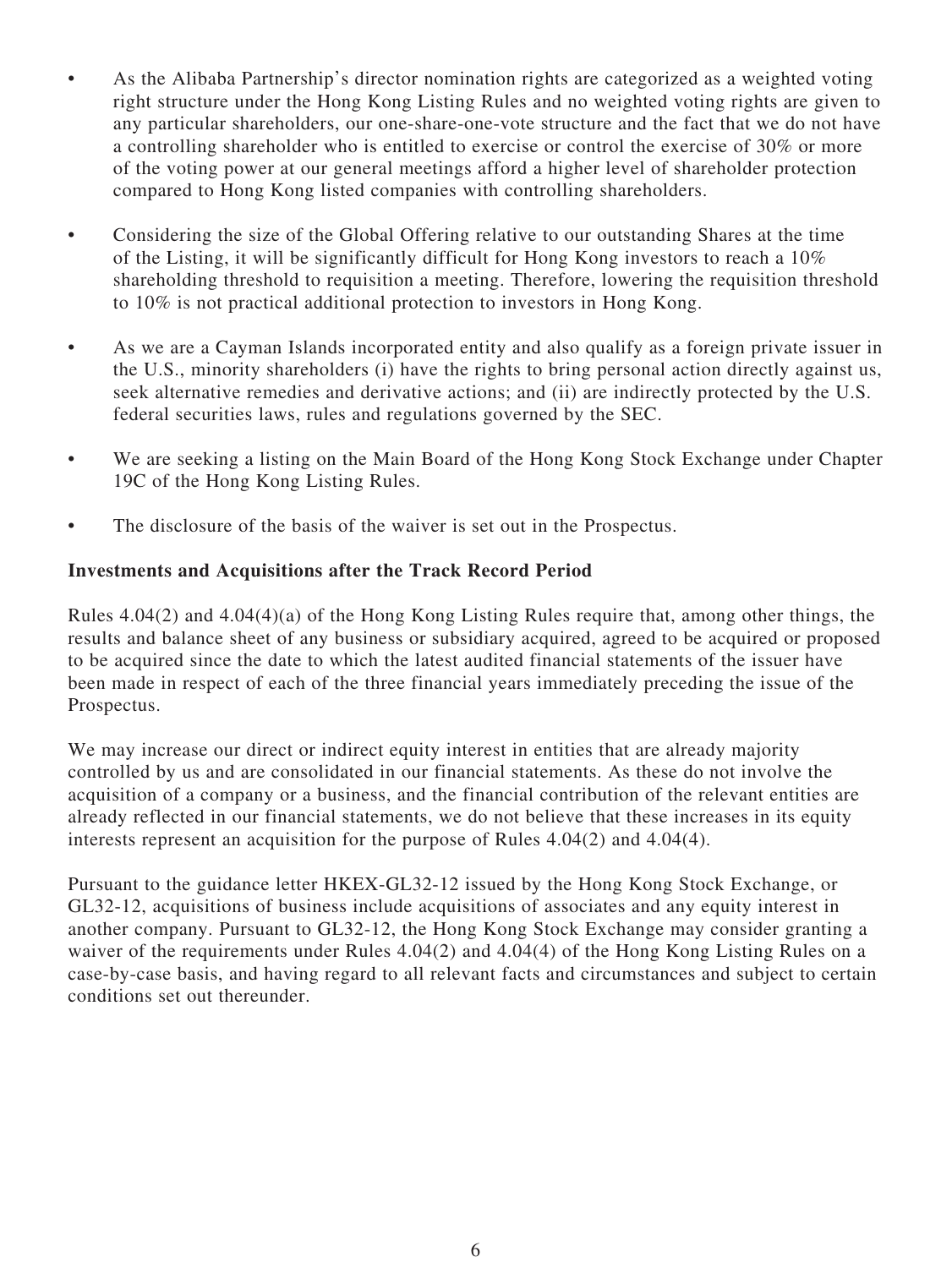#### **Ordinary course Investments since June 30, 2019**

During the Track Record Period, we have made minority investments in a large number of companies both in China and overseas in the ordinary and usual course of business to further our strategic objectives. Since June 30, 2019 and up to the Latest Practicable Date, we have made or proposed to make minority investments in a number of companies, and we expect to continue to enter into further minority investments subsequent to the Latest Practicable Date and prior to the date of the Prospectus, collectively, the Investments. The Investments do not include those made or proposed to be made by AGTech Holdings Limited and its subsidiaries, or AGTech, whose shares are listed on the Growth Enterprise Market of the Hong Kong Stock Exchange (Stock Code: 8279), Alibaba Health and Alibaba Pictures, collectively the HKSE Listed Subsidiaries, which are subject to applicable restrictions on the disclosure of confidential information to us as its shareholder, as well as their own general disclosure obligations and obligations for notifiable transactions under the Hong Kong Listing Rules. Details of the Investments up to the Latest Practicable Date:

|                                                                |                              | <b>Percentage of</b><br>shareholding/ | <b>Principal business</b>          |
|----------------------------------------------------------------|------------------------------|---------------------------------------|------------------------------------|
| Investments $(1)$                                              | Consideration <sup>(2)</sup> | equity interest $(2)$                 | activities                         |
|                                                                | (RMB million)                |                                       |                                    |
| STO Express Co., Ltd.                                          | $14,700^{(3)}$               | $46\%$                                | Logistics services                 |
| Meinian Onehealth Healthcare<br>Holdings Co Ltd <sup>(6)</sup> | $6,700^{(4)}$                | $-^{(5)}$                             | Core commerce                      |
| Company A                                                      | 5,980                        | 49%                                   | Innovative initiatives             |
| Company B                                                      | 3,211                        | $-^{(5)}$                             | Digital media and<br>entertainment |
| Company C                                                      | 1,750                        | $3\%$                                 | Core commerce                      |
| Company D                                                      | 1,030                        | $8\%^{(7)}$                           | Core commerce                      |
| Company E                                                      | 950                          | $10\%$                                | Cloud computing                    |
| BEST Inc. <sup>(8)</sup>                                       | 687                          | 29%                                   | Logistics services                 |
| Company F                                                      | 687                          | 25%                                   | Core commerce                      |
| Company G                                                      | 500                          | $5\%$                                 | Logistics services                 |
| Company H                                                      | 500                          | 20%                                   | Core commerce                      |
| Company I                                                      | 500                          | 49%                                   | Core commerce                      |
| Company J                                                      | 350                          | 6%                                    | Logistics services                 |
| Company K                                                      | 172                          | 35%                                   | Core commerce                      |
| Company L                                                      | 144                          | 12%                                   | Core commerce                      |
| Company M                                                      | 108                          | 20%                                   | Core commerce                      |
| Company N                                                      | 103                          | 27%                                   | Logistics services                 |
| Company O                                                      | 103                          | $4\%$                                 | Innovation initiatives/            |
|                                                                |                              |                                       | Cloud computing                    |
| Company P                                                      | 100                          | 49%                                   | Core commerce                      |
| Company Q                                                      | 100                          | 13%                                   | Core commerce                      |
| Company R                                                      | 70                           | 43%                                   | Innovation initiatives             |
| Company S                                                      | 58                           | 20%                                   | Cloud computing                    |
| Company T                                                      | 26                           | 8%                                    | Core commerce                      |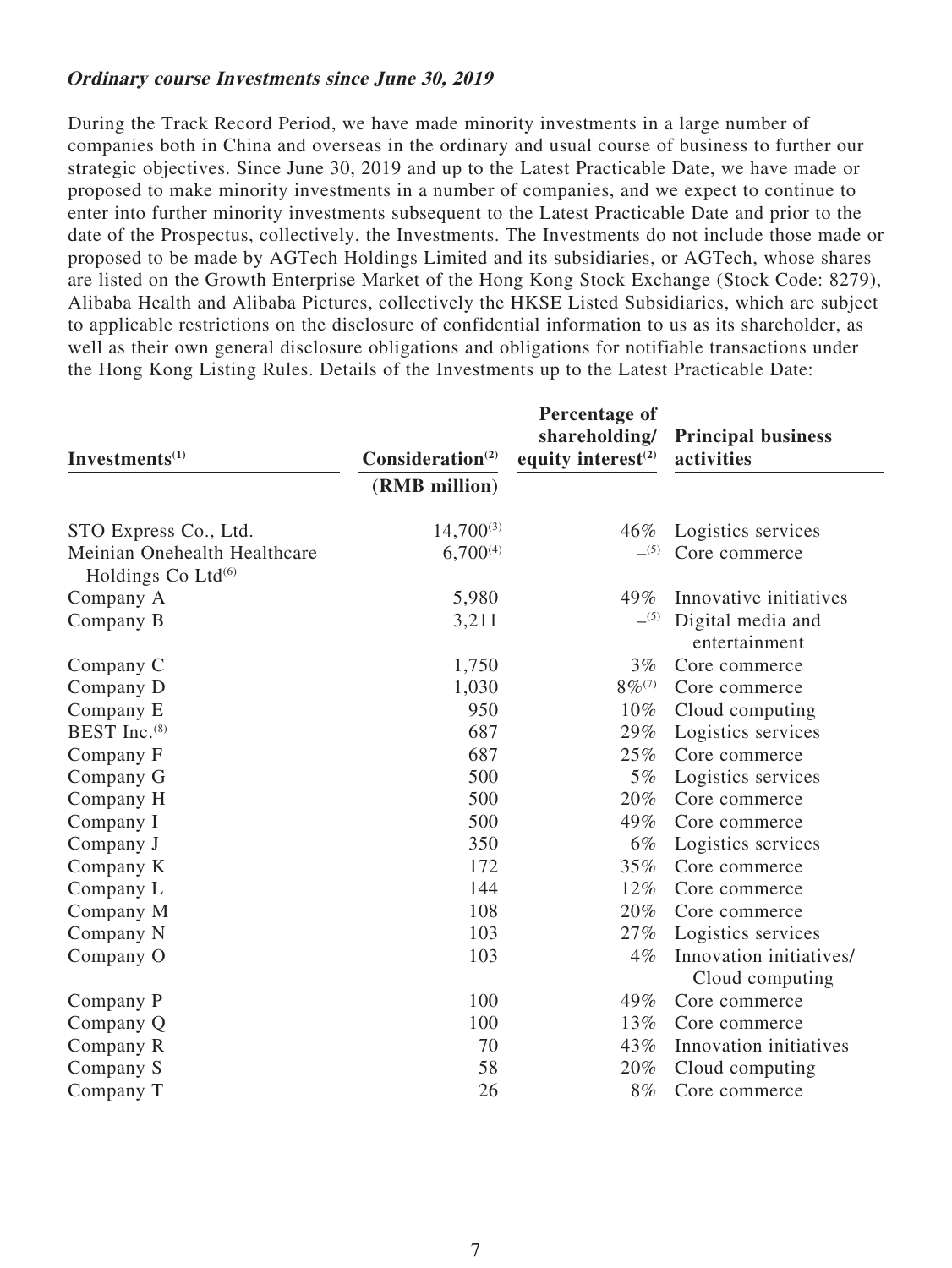- (1) Given that we have not yet entered into legally binding agreements for certain of the above Investments as at the Latest Practicable Date, the terms and information set out above might be subject to further changes.
- (2) The approximate consideration disclosed in the table represents our investment after June 30, 2019, to each of the Investments. The percentage of shareholding/equity interest represents our total pro forma shareholding in each of the Investments after the completion of the disclosed transaction.
- (3) Assumes full exercise of the call options described in the section headed "Financial Information Recent Investment, Acquisition and Strategic Alliance Activities" in the Prospectus. Other details of STO Express Co., Ltd. are also set out in the above sub-section.
- (4) Part of the consideration is to be contributed by one of our affiliated entities.
- (5) Upon completion of our investment, we will hold a minority interest in Meinian Onehealth Healthcare Holdings Co Ltd and Company B.
- (6) See "Financial Information Recent Investment, Acquisition and Strategic Alliance Activities" in the Prospectus for further details of Meinian Onehealth Healthcare Holdings Co Ltd.
- (7) The percentage of equity interests will be subject to the final amount raised by Company D. The current figure stated in the table above is calculated based on the estimated amount to be raised by Company D as at the Latest Practicable Date.
- (8) See note 4(y) to the Accountant's Report included in Appendix IA, and note 4(g) to the Unaudited Condensed Interim Financial Information included in Appendix IB, to the Prospectus for further details of BEST Inc.

The investment amounts for the Investments are the result of commercial arm's length negotiations, based on factors including stock price (for public companies), market dynamics, a mutually agreed valuation, and/or capital required for the target company's operations.

#### **Conditions to the waiver granted by the Hong Kong Stock Exchange**

We have applied to the Hong Kong Stock Exchange for, and the Hong Kong Stock Exchange has granted, a waiver from strict compliance with Rules 4.04(2) and 4.04(4) of the Hong Kong Listing Rules in respect of our Investments on the following grounds:

#### Ordinary and usual course of business

We make strategic equity investments in sectors relating to our business as part of our ordinary and usual course of business. We have a long history of making investments and have conducted a substantial number of investments during the Track Record Period.

#### The percentage ratios of each Investment are all less than 5% by reference to the most recent fiscal year of the Track Record Period

The relevant percentage ratios calculated in accordance with Rule 14.07 of the Hong Kong Listing Rules for each of the Investments are all significantly less than 5% by reference to the most recent fiscal year of our Track Record Period. To the best of our knowledge, the Investments are not subject to aggregation under Rule 14.22 of the Hong Kong Listing Rules. None of the Investments should be aggregated because (i) each of the Investments involves the acquisition of interests in a different target company and (ii) the Investments were entered into with different counterparties.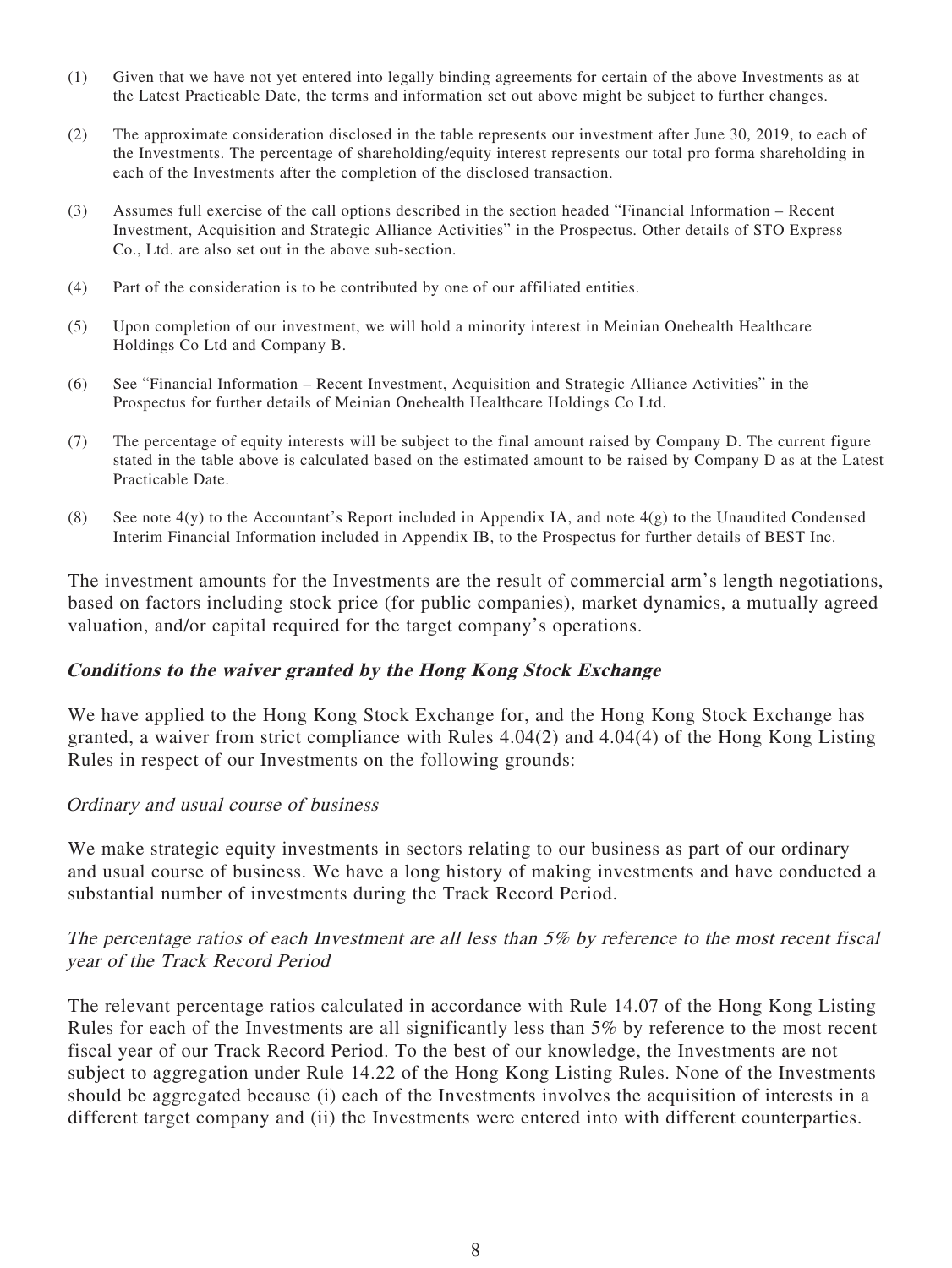Accordingly, we believe that the Investments have not resulted in any significant change to our financial position since June 30, 2019, and all information that is reasonably necessary for potential investors to make an informed assessment of our activities or financial position has been included in the Prospectus. As such, a waiver from compliance with the requirements under Rules 4.04(2) and 4.04(4)(a) of the Hong Kong Listing Rules would not prejudice the interests of the investing public.

#### We are neither able to exercise any control, nor have any significant influence, over the underlying company or business

We only hold and/or will only hold a minority equity interest in each of the Investments and do not control their boards of directors; and we currently expect this to remain the case for any subsequent Investments. For Investments in which we have over 20% equity interest, we do not exert significant influence because we do not have board majority. We are also not involved in the day to day management of these Investments and we only enjoy minority strategic shareholder rights. The minority rights given to us are generally commensurate to our status as a minority shareholder and are for the protection of our interests as a minority stakeholder in the Investments. These rights are neither intended, nor they sufficient to compel or require them to prepare or to disclose in the Prospectus audited financial statements for the purposes of compliance with the relevant requirements under Rules 4.04(2) and 4.04(4)(a) of the Hong Kong Listing Rules. These disclosures are also not required pursuant to applicable U.S. securities laws. It could be prejudicial and potentially harmful to our portfolio relationships and commercial interests to do so. In addition, as some portfolio companies are private, disclosing this information could harm their interests and bring them into an unfavorable competitive position. As we do not expect the Investments to result in any material changes to our financial position after the Track Record Period, we do not believe the non-disclosure of the required information pursuant to Rules 4.04(2) and 4.04(4) of the Hong Kong Listing Rules would prejudice the interest of the investors to assess us.

#### Alternative disclosure of the Investments in the Prospectus

We have provided alternative information in connection with the Investments in this section. Such information includes that which would be required for a discloseable transaction under Chapter 14 of the Hong Kong Listing Rules that our directors consider to be material, including, for example, descriptions of the principal business activities, the investment amounts, and a statement that none of the core connected persons at the level of our Company is a controlling shareholder of any of the Investments. For the avoidance of doubt, we have excluded disclosure on certain Investments in the Prospectus because (i) we have entered into confidentiality agreements with these companies and do not have consent for such disclosure and/or (ii) given that we have not yet entered into legally binding agreements with respect to all of these investments as of the Latest Practicable Date and the competitive nature of the industries in which we operate, disclosure of the names of the relevant companies in the Prospectus is commercially sensitive and may jeopardize our ability to consummate the proposed Investments. It is commercially sensitive to disclose the identities of the companies we invested in or propose to invest in to avoid our competitors anticipating our strategy. Since the relevant percentage ratio of each Investment is less than 5% by reference to the most recent fiscal year of our Track Record Period, the current disclosure is adequate for potential investors to form an informed assessment of us. We do not expect to use any proceeds from the Listing to fund such Investments.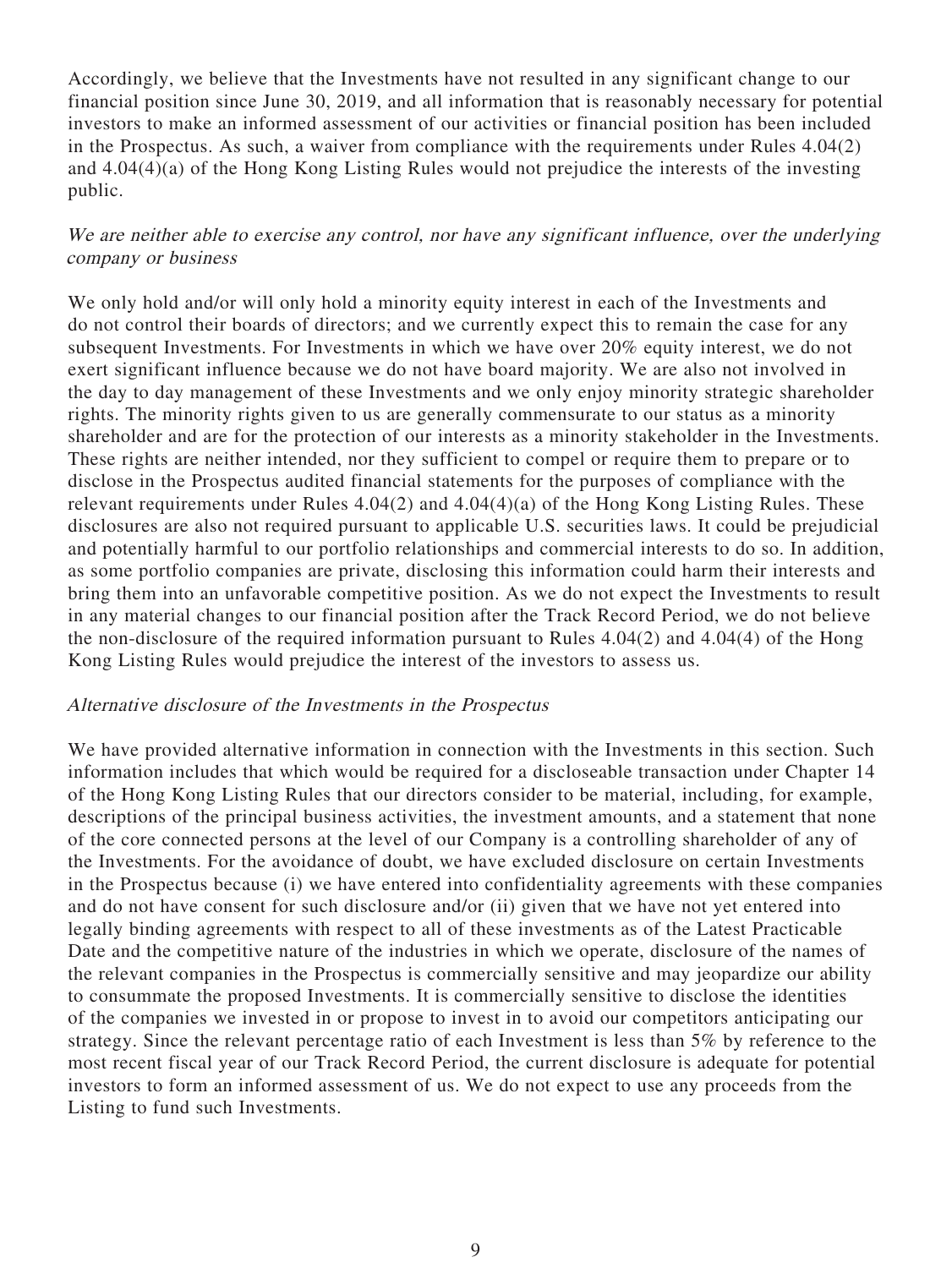#### **Acquisitions since June 30, 2019**

Since June 30, 2019, we have made or proposed to make a number of acquisitions and up to the Latest Practicable Date, and we expect to continue to enter into further acquisitions subsequent to the Latest Practicable Date and prior to the date of the Prospectus, collectively, the Acquisitions. The Acquisitions do not include those made or proposed, to be made by the HKSE Listed Subsidiaries, which are subject to applicable restrictions on the disclosure of confidential information to us as its shareholder, as well as their own general disclosure obligations and obligations for notifiable transactions under the Hong Kong Listing Rules. Details of the Acquisitions up to the Latest Practicable Date include:

| <b>Targets</b> | Consideration <sup>(1)</sup> | Percentage of<br>shareholding/<br>equity interest $(1)$ | <b>Principal</b><br>business activities    |
|----------------|------------------------------|---------------------------------------------------------|--------------------------------------------|
|                | (RMB million)                |                                                         |                                            |
| Kaola          | 12,958                       | $100\%$                                                 | Core commerce                              |
| Company U      | $2,050^{(2)}$                | 93%                                                     | Logistics services                         |
| Company V      | 1,080                        | 51\%                                                    | Logistics services                         |
| Company W      | 1,050                        | 100%                                                    | Cloud computing/<br>innovation initiatives |
| Company X      | 847                          | 76%                                                     | Logistics services                         |
| Company Y      | 635                          | 64%                                                     | Logistics services                         |
| Company Z      | $369^{(3)}$                  | 67%                                                     | Logistics services                         |
| Company AA     | 255                          | 100%                                                    | Cloud computing/<br>innovation initiatives |
| Company AB     | 176                          | $70\%$                                                  | Core commerce                              |
| Company AC     | 150                          | 50%                                                     | Core commerce                              |
| Company AD     | 50                           | 50%                                                     | Core commerce                              |
| Company AE     | 18                           | 100%                                                    | Logistics services                         |
| Company AF     | 15                           | 100%                                                    | Logistics services                         |

(1) The approximate consideration disclosed in the table represents our investment after June 30, 2019, to each of the Acquisitions. The percentage of shareholding/equity interest represents our total pro forma shareholding in each of the Acquisitions after the completion of disclosed transaction.

(2) The consideration also includes an investment, representing approximately 100% equity interest, in an affiliated entity.

(3) The consideration includes an investment in an affiliated entity.

The acquisition amounts for the Acquisitions are the result of commercial arm's length negotiations, based on factors including stock price (for public companies), market dynamics, a mutually agreed valuation, and/or capital required for the target company's operations.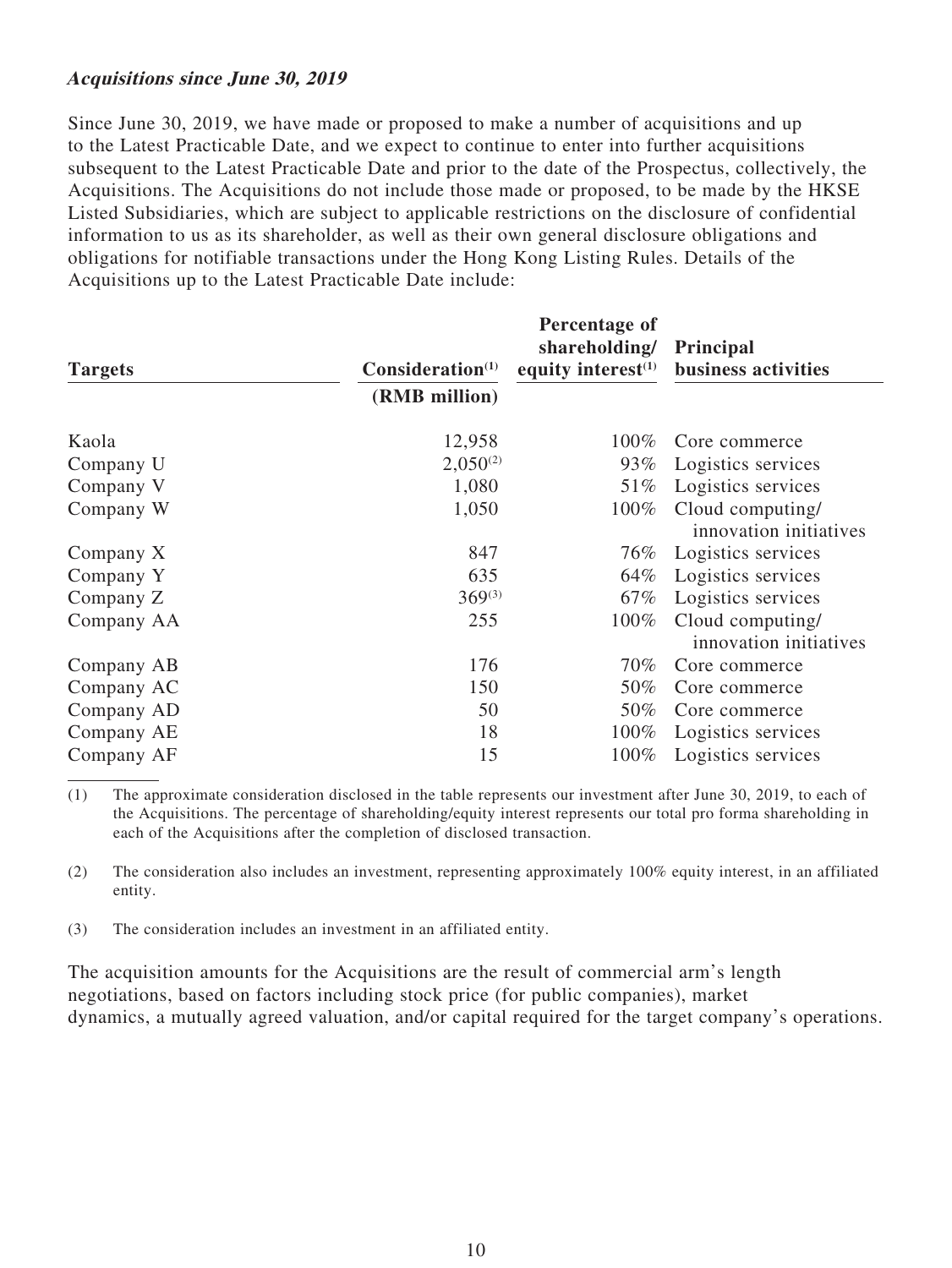### **Conditions to the waiver granted by the Hong Kong Stock Exchange**

We have applied to the Hong Kong Stock Exchange for, and the Hong Kong Stock Exchange has granted, a waiver from strict compliance with Rules 4.04(2) and 4.04(4) of the Hong Kong Listing Rules in respect of the Acquisitions on the following grounds:

## The percentage ratios of each Acquisition are all less than 5% by reference to the most recent fiscal year of our Track Record Period.

The relevant percentage ratios calculated in accordance with Rule 14.07 of the Hong Kong Listing Rules for the Acquisitions are all significantly less than 5% by reference to the most recent fiscal year of the Track Record Period. To the best of our knowledge, the Acquisitions are not subject to aggregation under Rule 14.22 of the Hong Kong Listing Rules. None of the Acquisitions should be aggregated because (i) each of the Acquisitions involves the acquisition of interests in a different target company and (ii) the Acquisitions were entered into with different counterparties.

Accordingly, the Acquisitions have not resulted in any significant change to our financial position since June 30, 2019, and all information that is reasonably necessary for the potential investors to make an informed assessment of our activities or financial position has been included in the Prospectus. As such, a waiver from compliance with the requirements under Rules 4.04(2) and 4.04(4)(a) of the Hong Kong Listing Rules would not prejudice the interests of the investing public.

### The historical financial information of the Targets is not available and would be unduly burdensome to obtain or prepare

The Targets do not have available historical financial information which is readily available for disclosure in the Prospectus in accordance with the Hong Kong Listing Rules. In addition, it will require considerable time and resources for us and our reporting accountant to fully familiarize ourselves with the management accounting policies of the Targets and compile necessary financial information and supporting documents for disclosure in the Prospectus. As such, it would be impractical and unduly burdensome for us to disclose the audited financial information of the Targets as required under Rules 4.04(2) and 4.04(4) of the Hong Kong Listing Rules.

In addition, having considered the Acquisitions are immaterial and that we do not expect the Acquisitions to have any material effect on our business, financial condition or operations, it would not be meaningful and would be unduly burdensome for us to prepare and include the financial information of the Targets during the Track Record Period in the Prospectus. As we do not expect the Acquisitions to result in any material changes to our financial position after the Track Record Period, we do not believe the non-disclosure of the required information pursuant to Rules 4.04(2) and 4.04(4) of the Hong Kong Listing Rules would prejudice the interest of the investors to assess us.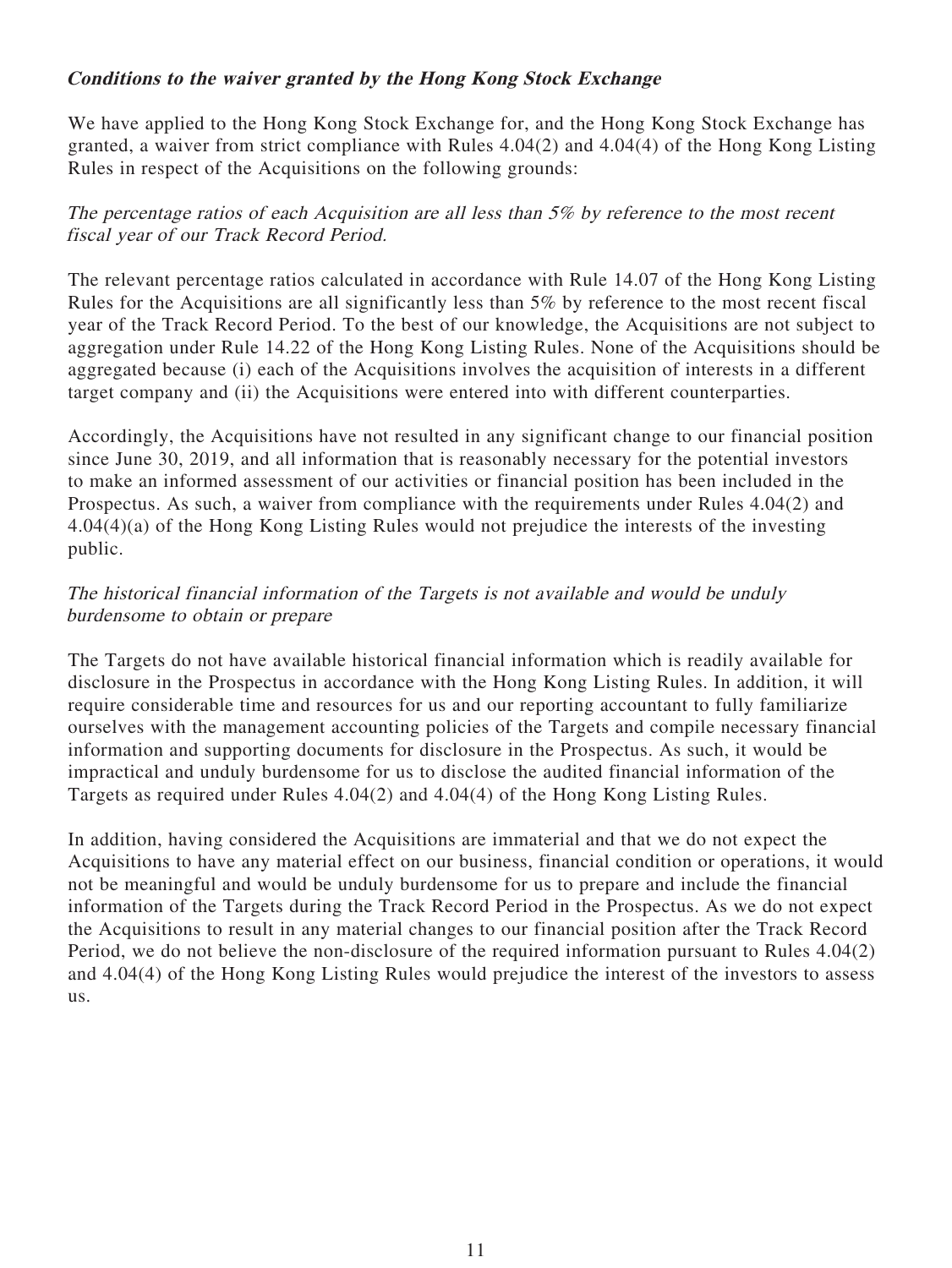### Alternative disclosure of the Acquisitions in the Prospectus

We have provided alternative information in this section in connection with the Acquisitions. Such information includes that which would be required for a discloseable transaction under Chapter 14 of the Hong Kong Listing Rules that our directors consider to be material, including, for example, descriptions of the principal business activities, the investment amounts and a statement that none of the core connected persons at the level of our Company is a controlling shareholder of any of the Targets. For the avoidance of doubt, the names of the Targets are not disclosed in the Prospectus because (i) we have entered into confidentiality agreements with these companies and do not have consent from all of them for such disclosure and/or (ii) given that we have not yet entered into legally binding agreements with respect to all of these Acquisitions as of the Latest Practicable Date and the competitive nature of the industries in which we operate, disclosure of the names of the relevant companies in the Prospectus is commercially sensitive and may jeopardize our ability to consummate the proposed Acquisitions. It is commercially sensitive to disclose the identities of the companies we invested in or propose to invest in to avoid our competitors anticipating our strategy. Since the relevant percentage ratio of each Acquisition is less than 5% by reference to the most recent fiscal year of our Track Record Period, the current disclosure is adequate for potential investors to form an informed assessment of us. We do not expect to use any proceeds from the Listing to fund such Acquisitions.

# **Waiver in relation to investments and acquisitions by the HKSE Listed Subsidiaries**

We have applied to the Hong Kong Stock Exchange for, and the Hong Kong Stock Exchange has granted, a waiver from strict compliance with the requirements under Rules 4.04(2) and 4.04(4) (a) of the Hong Kong Listing Rules in respect of the investments and the acquisitions made or proposed to be made by the HKSE Listed Subsidiaries on the basis that (a) the percentage ratios of each such investment or acquisition are all less than 5% by reference to the most recent fiscal year of the Track Record Period, and (b) the HKSE Listed Subsidiaries are subject to applicable restrictions on the disclosure of confidential information to the Alibaba Group as its shareholder, as well as their own general disclosure obligations and obligations for notifiable transactions under the Hong Kong Listing Rules.

# **Accountant's Report**

Rules 4.04(3)(a), 4.05 and 4.13 of the Hong Kong Listing Rules and paragraph 31(3)(b) of the Third Schedule to the Companies (WUMP) Ordinance set out certain content requirements in respect of an accountant's report included in a listing document.

Certain historical financial information required to be disclosed under the Hong Kong requirements are not required to be disclosed under the U.S. GAAP, in particular,

- (i) the following specific detail concerning financial information set out in Rules 4.05 and 4.13 of the Hong Kong Listing Rules:
	- balance sheets at a company level;
	- aging analysis of accounts receivables;
	- aging analysis of accounts payables;
	- adjustments made to show profits of all periods in accordance with the relevant accounting standards in relation to the last fiscal year reported on; and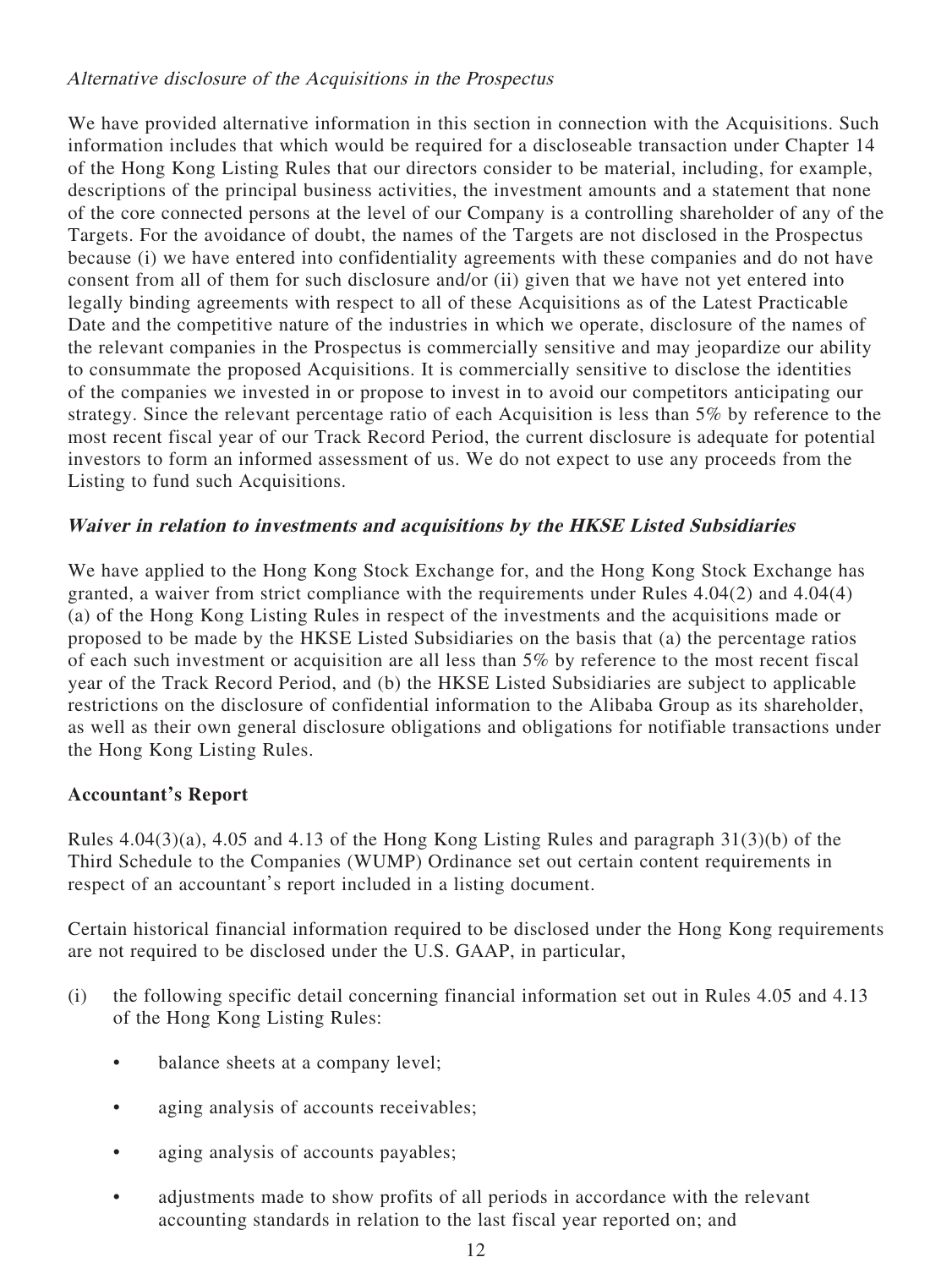(ii) balance sheets at a company level required under paragraph 31(3)(b) of the Third Schedule to the Companies (WUMP) Ordinance.

In accordance with U.S. GAAP, we have applied the modified retrospective method or prospective method to account for the impact of the adoption of certain new accounting standards in the Track Record Period. Under the modified retrospective method and prospective method adopted by us, comparative periods in the latest consolidated financial statements are not retrospectively adjusted.

During the Track Record Period, we adopted, among other new accounting standards that did not have a material impact on our consolidated financial statements, Accounting Standards Update 2014-09 "Revenue from Contracts with Customers (Topic 606)" and related amendments and implementation guidance, or ASC 606, Accounting Standards Update 2016-01 "Financial Instruments – Overall (Subtopic 825-10): Recognition and Measurement of Financial Assets and Financial Liabilities", including related technical corrections and improvements, or ASU 2016-01, and Accounting Standards Update 2016-02 "Leases" (Topic 842)", including certain transitional guidance and subsequent amendments, or ASC 842. The relevant accounting policies upon the adoption of these new accounting standards are disclosed in the Accountant's Report in Appendix IA to the Prospectus.

ASC 606 was adopted on April 1, 2018 using the modified retrospective method. Results for fiscal year 2019 are presented under ASC 606, while results for the comparative periods have not been adjusted and were reported in accordance with the previous revenue recognition standard under U.S. GAAP. The impact of adopting ASC 606 was not material on our consolidated financial statements and there was no adjustment to the beginning retained earnings on April 1, 2018.

ASU 2016-01 was adopted on April 1, 2018 using the modified retrospective method to account for the cumulative-effect adjustments to the balance sheet, except for fair value adjustments of equity securities for which we have elected to account for under the measurement alternative. The Financial Accounting Standards Board provides clear guidance within ASU 2016-01 that fair value adjustments of equity securities for which the measurement alternative is elected should be applied prospectively to equity securities that exist as of the date of the adoption and no retrospective method is permitted.

Upon the adoption of ASU 2016-01, fair value changes related to equity securities previously classified as available-for-sale were recorded in the consolidated income statements, whereas the fair value changes of these securities were recorded in other comprehensive income in previous fiscal years prior to the adoption. As of March 31, 2017 and 2018, net unrealized gains of RMB8,956 million and RMB9,403 million, respectively, on listed equity securities previously classified as available-for-sale were recorded in accumulated other comprehensive income. Upon the adoption of ASU 2016-01, net unrealized gains on these equity securities recorded in accumulated other comprehensive income as of March 31, 2018, net of tax, were reclassified into retained earnings as of April 1, 2018.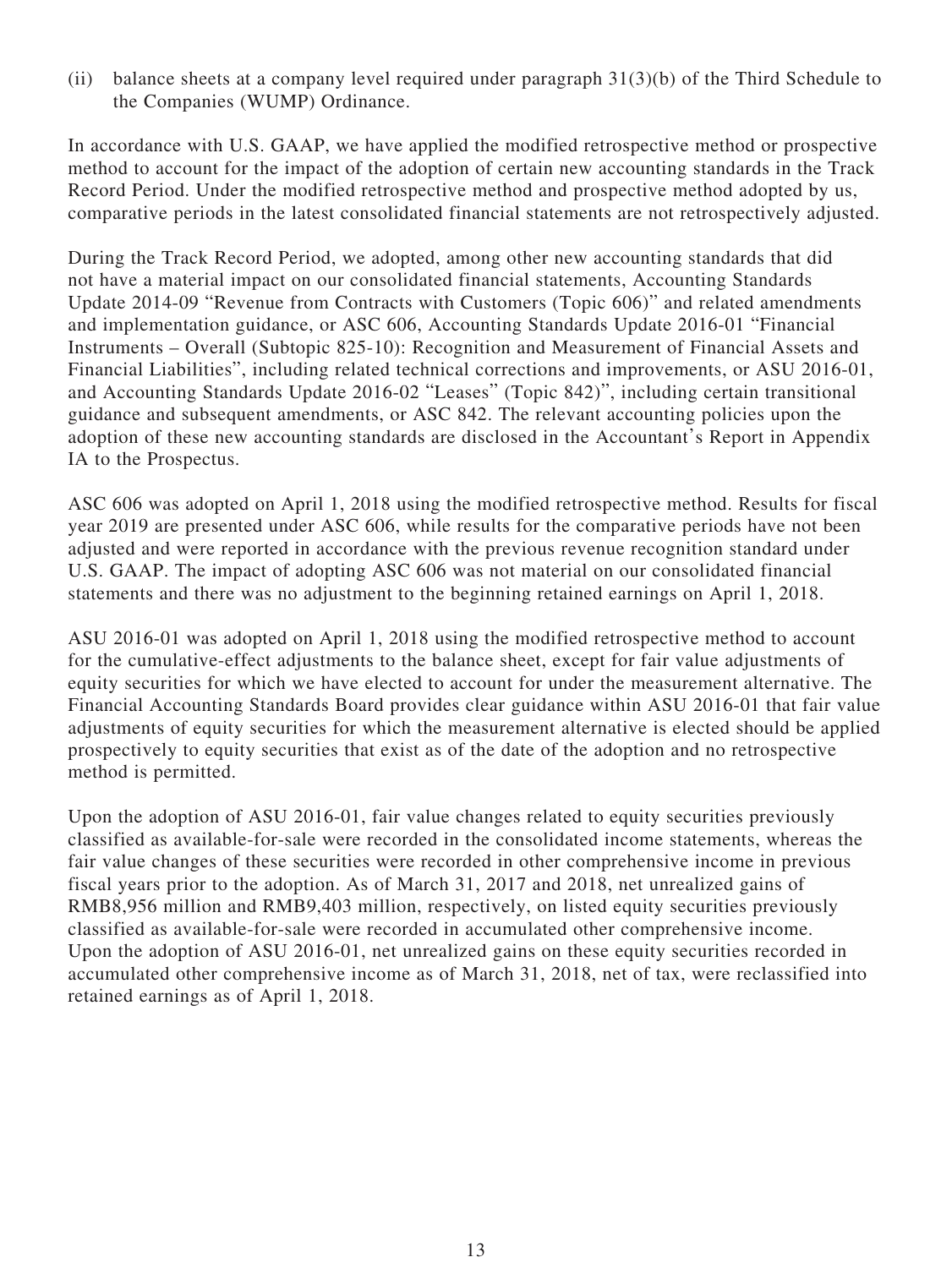In addition, upon the adoption of ASU 2016-01, equity securities previously accounted for using the cost method were reclassified into investment securities. These equity securities do not have readily determinable fair values and we elected to record a majority of these equity securities using the measurement alternative. Fair value adjustments, including impairments, from applying the measurement alternative were recorded in the consolidated income statements. As required under ASU 2016-01, we prospectively applied the measurement alternative on these equity securities, and our consolidated financial statements for the comparative periods were not retrospectively adjusted. As of March 31, 2019 and June 30, 2019, the amount of equity securities for which we elected to record using the measurement alternative amounted to RMB81,514 million and RMB87,324 million, respectively.

The full retrospective application of ASU 2016-01 is not permitted under U.S. GAAP. Any adjustments to the historical financial information in the comparative periods arising from the full retrospective application of ASU 2016-01 will create confusion to the existing investors in the U.S. market and it may be misleading for us to disclose such information in the Accountant's Report in Appendix IA to the Prospectus.

ASC 842 was adopted on April 1, 2019 using the modified retrospective method by applying the new lease standard to all leases existing as of April 1, 2019, the date of initial application, and no adjustments were made to the comparative periods. Adoption of the new lease standard resulted in the recognition of operating lease right-of-use assets and operating lease liabilities on the consolidated balance sheet as of April 1, 2019. The adoption of the new lease standard does not have any significant impact on our consolidated statements of comprehensive income and cash flows and there was no adjustment to the beginning retained earnings on April 1, 2019.

The following alternative disclosures with respect to certain items identified above which are relevant to us have been included in the Prospectus:

- disclosure of the accounting policy for accounts receivable and allowance for doubtful accounts in the Accountant's Report in Appendix IA to the Prospectus;
- for certain new accounting standards that came into effect in the latest fiscal year, the accounting policies as well as the impact of adoption, if any, to the beginning retained earnings of initial application (i.e. April 1, 2018 and 2019) has been disclosed in the Accountant's Report in Appendix IA to the Prospectus in accordance with the relevant requirements under U.S. GAAP; and
- disclosure of the relevant accounting policies adopted for the Track Record Period in the Accountant's Report in Appendix IA to the Prospectus.

As the Prospectus has included the above alternative disclosures and the disclosure in the Prospectus contains all information which is necessary for the investing public to make an informed assessment of the business, asset and liability, financial position, trading position, management and prospect of the Group, we believe that it would be of no material value to Hong Kong investing public for the Accountant's Report in Appendix IA to the Prospectus to include certain required information pursuant to Rules 4.04(3), 4.05(2) and 4.13 of the Hong Kong Listing Rules and paragraph 31(3)(b) of the Third Schedule to the Companies (WUMP) Ordinance and the non-disclosure of such information is not material and will not prejudice the interests of the investing public.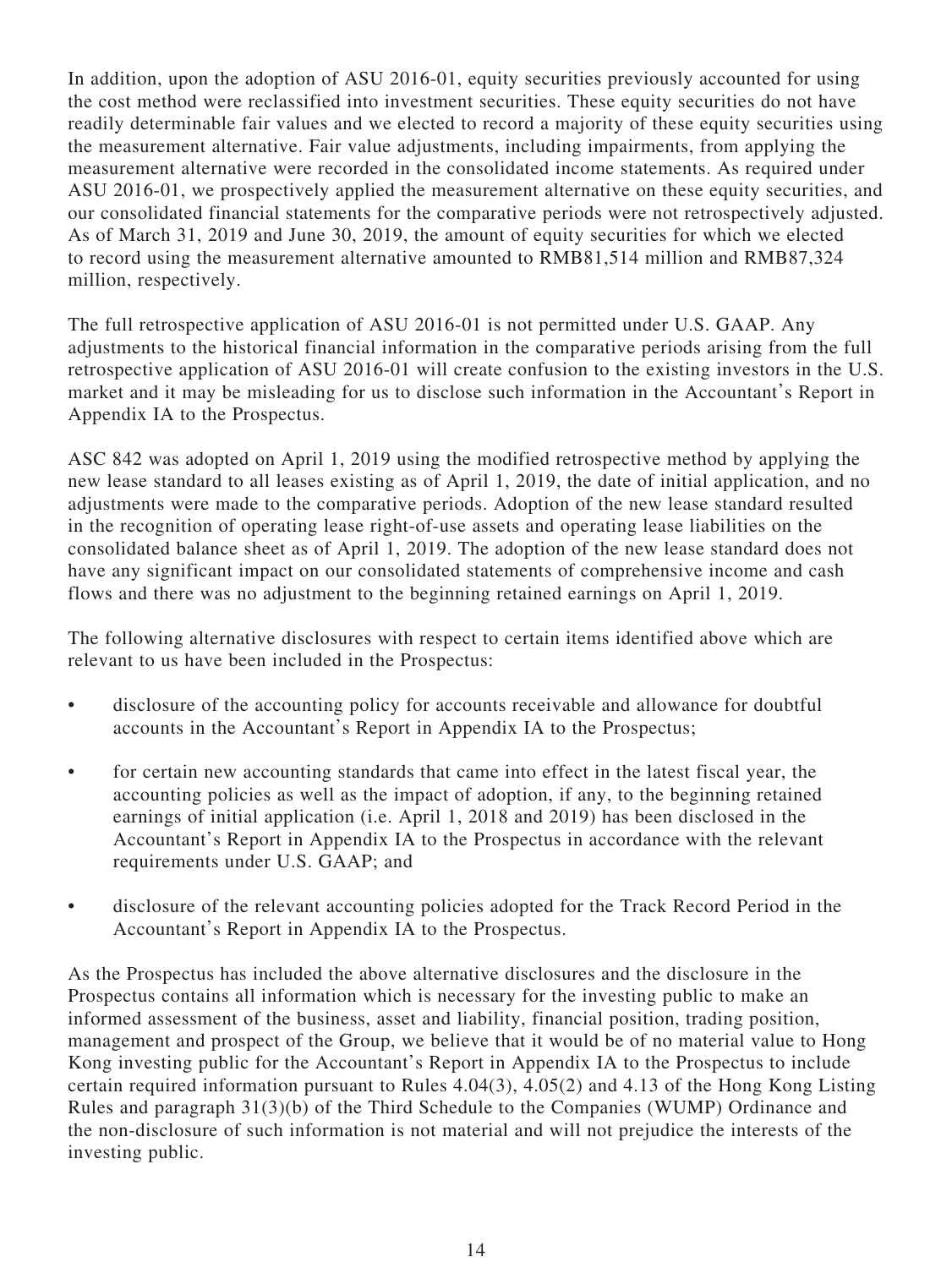On the basis of the matters set out above and on the ground that it would be unduly burdensome to us to include certain disclosures as required under Rules 4.04(3), 4.05(2) and 4.13 of the Hong Kong Listing Rules and Paragraph 31(3)(b) of the Third Schedule to the Companies (WUMP) Ordinance, we have applied for, and the Hong Kong Stock Exchange has granted, a waiver from strict compliance with Rules 4.04(3)(a), 4.05 and 4.13 of the Hong Kong Listing Rules, and we have applied for an exemption from strict compliance with Paragraph 31(3)(b) of the Third Schedule to the Companies (WUMP) Ordinance. The SFC has granted an exemption referred to above on the conditions that:

- (i) the particulars of such exemption are set out in the Prospectus; and
- (ii) the Prospectus will be issued on or before November 15, 2019.

## **Prospectus Disclosure Requirements under the Hong Kong Listing Rules and the Companies (WUMP) Ordinance in Respect of Directors' and Five Highest Individuals' Emoluments and Directors' Residential Addresses**

Paragraph 33(2) of Part A of Appendix 1 to the Hong Kong Listing Rules requires the listing document to include information in respect of directors' emoluments during the three financial years ended March 31, 2017, 2018 and 2019 and the three months ended June 30, 2019, Paragraph 46(2) of Part A of Appendix 1 to the Hong Kong Listing Rules requires the listing document to include the aggregate of the remuneration paid and benefits in kind granted to the directors of the issuer in respect of the last completed financial year, and Paragraph 46(3) of Part A of Appendix 1 to the Hong Kong Listing Rules requires information in relation to an estimate of the aggregate remuneration and benefits in kind payable to directors in respect of the current financial year to be set out in the listing document.

Paragraph 33(3) of Part A of Appendix 1 to the Hong Kong Listing Rules requires the listing document to include information with respect to the five individuals whose emoluments were highest in us for the year if one or more individuals whose emoluments were the highest have not been included under paragraph 33(2) of Part A of Appendix 1 to the Hong Kong Listing Rules.

Paragraph 6 of the Third Schedule of the Companies (WUMP) Ordinance require the prospectus to include the address of directors and paragraph 45 of the Third Schedule of the Companies (WUMP) Ordinance provides that such address means the place of usual residence of the directors.

#### **Waivers in relation to directors' and five highest individuals' emoluments**

We have applied to the Hong Kong Stock Exchange for, and the Hong Kong Stock Exchange has granted, a waiver from strict compliance with paragraphs 33(2), 33(3), 46(2) and 46(3) of Part A of Appendix 1 to the Hong Kong Listing Rules. In compliance with our annual reporting requirements with the SEC, we are required to report the aggregate amount of compensation paid, and benefits in kind granted, to our directors and members of our administrative, supervisory or management body (unless individual disclosure is required by the Cayman Islands, our jurisdiction of incorporation or otherwise made public). We provide aggregate compensation disclosure in our annual report on Form 20-F. As such, the additional disclosure would not provide additional meaningful disclosure for potential Hong Kong investors in relation to the directors' emoluments.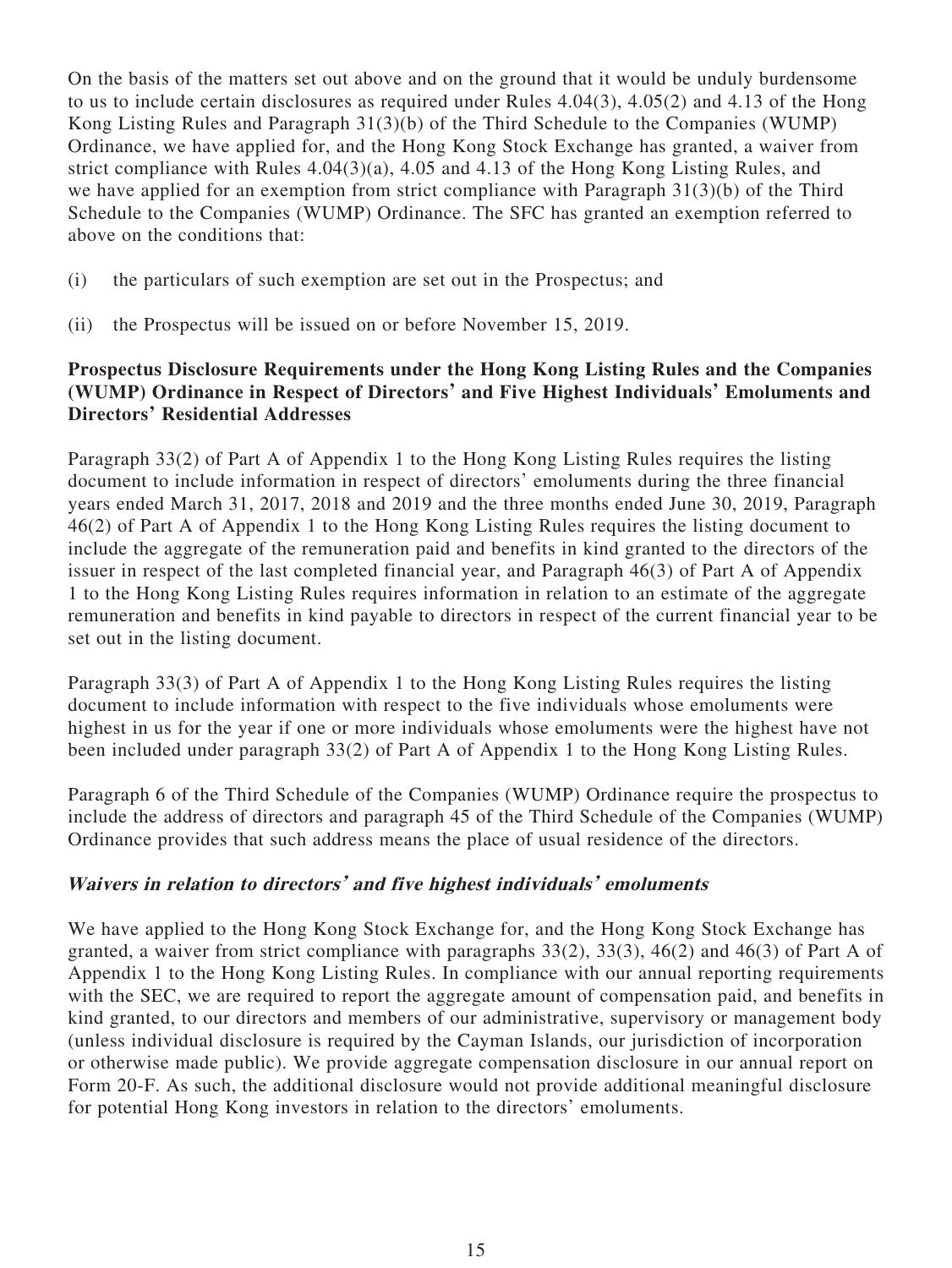#### **Waiver and exemption in relation to the disclosure of directors' residential addresses**

We have applied to the SFC for, and the SFC has granted, a certificate of exemption under section 342A of the Companies (WUMP) Ordinance from strict compliance with the requirement of paragraph 6 of the Third Schedule of the Companies (WUMP) Ordinance, in respect of the disclosure of the residential address of Mr. Joseph C. TSAI, Mr. J. Michael EVANS, Mr. Masayoshi SON, Mr. E. Börje EKHOLM and Ms. Wan Ling MARTELLO, on ground that such disclosure would be inappropriate having considered the following factors:

- The five directors are high profile public figures due to the nature and scale of our business and their positions held in other companies. Joseph C. TSAI is a member of the Alibaba founding team and has served on our board of directors since our inception. Other than being a director of our Company, Mr. Masayoshi SON is also the chief executive officer of SoftBank Group Corp., Mr. J. Michael EVANS held senior positions at Goldman Sachs before joining our Company, Mr. E. Börje EKHOLM is the president and chief executive officer of Ericsson and Ms. Wan Ling Martello served as the executive vice president and chief executive officer of the Asia, Oceania, and Subsaharan Africa region for Nestle SA until December 2018. These directors appear on news articles and interviews from time to time and the latest corporate decisions and speeches made by these directors are often under the scrutiny by the general public and often generate interest across global media. Given their position as high profile public figures, the disclosure of the residential addresses of the five directors above may expose them and their families to unnecessary disturbance and unwanted public attention to their private lives.
- As we may from time to time be subject to malicious or frivolous complaints or allegations given the nature and scale of our business, the disclosure of the residential addresses of the five directors above in the Prospectus would create a real risk of exposing the five directors above and their families to harassment and endanger personal safety.
- Disclosure of the business addresses of the five directors has been made in the Prospectus and the non-disclosure of the residential addresses of the five directors above in the Prospectus will not prejudice the interests of the investing public and would not affect potential investors' ability to make an informed investment decision as to the securities for which listing is sought.

#### **Other Prospectus Disclosure as Required under the Hong Kong Listing Rules and the Companies (WUMP) Ordinance**

We have applied for, and the Hong Kong Stock Exchange (in respect of the Hong Kong Listing Rules) and the SFC (in respect of the Companies (WUMP) Ordinance) has granted, waivers and exemptions from strict compliance with certain content requirements in respect of the Prospectus as follows:

• **Alterations of our capital and particulars of any commissions, discounts and brokerages:** Paragraphs 13 and 26 of Part A of Appendix 1 to the Hong Kong Listing Rules and paragraphs 11 and 14 of the Third Schedule of the Companies (WUMP) Ordinance require the listing document to include the particulars of any alterations of our capital within two years immediately preceding the issue of the listing document and the particulars of any commissions, discounts, brokerages or other special terms granted within two years immediately preceding the issue of the listing document in connection with the issue or sale of any of our capital. We have identified 11 entities that we consider are our major subsidiaries. For further details, see the section headed "Our History and Corporate Structure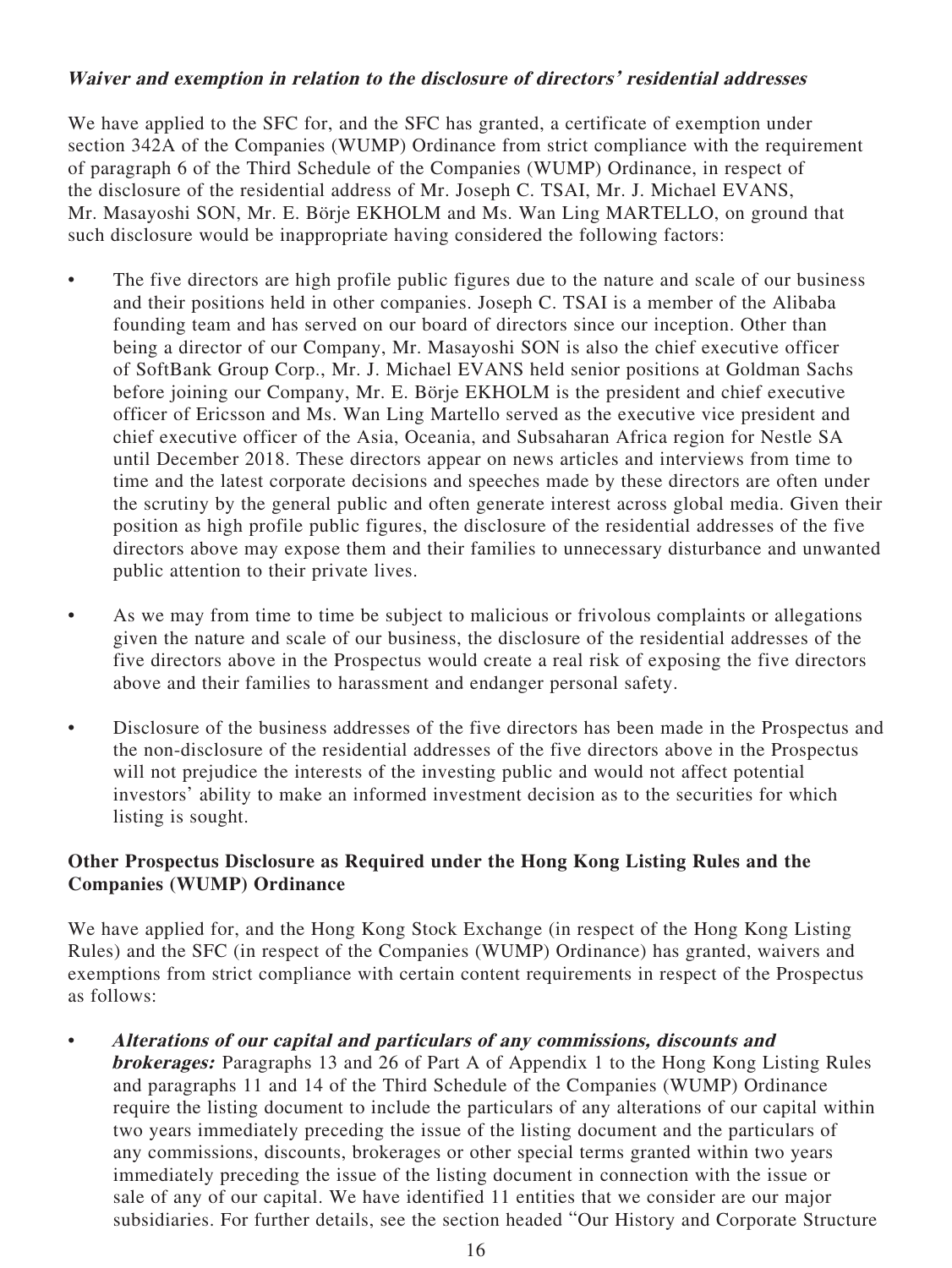– Our Major Subsidiaries and Operating Entities." Globally, we have more than 1,200 subsidiaries and affiliated consolidated entities. It would be unduly burdensome for us to disclose this information in respect of non-Major Subsidiaries as we would have to incur additional costs and devote additional resources in compiling and verifying the relevant information for such disclosure, which would not be material or meaningful to investors. By way of illustration, for the fiscal year ended March 31, 2019 and the three months ended June 30, 2019, the aggregate revenue and net income of the Major Subsidiaries in respect of which the relevant information is disclosed represents a significant majority of our total revenue and net income in both periods. Accordingly, our remaining subsidiaries and affiliated consolidated entities are individually insignificant to our overall results. As such, we have disclosed the particulars of the changes in our share capital and the Major Subsidiaries in the section headed "Statutory and General Information – Further Information about Us" in Appendix IV to the Prospectus and particulars of the commissions, discounts and brokerage fee in respect of our Major Subsidiaries and us are set out in the section headed "Statutory and General Information – Other Information – Miscellaneous" of Appendix IV to the Prospectus.

• **Particulars of our capital or debentures of any of our consolidated subsidiary or affiliated consolidated entities which is under option:** Paragraph 27 of Part A of Appendix 1 to the Hong Kong Listing Rules requires us to set out in the prospectus particulars of any capital of any of our consolidated subsidiary or affiliated consolidated entities that is under option, or agreed conditionally or unconditionally to be put under option, including the consideration for which the option was or will be granted and the price and duration of the option, and the name and address of the grantee. Paragraph 10 of Part 1 of Third Schedule to the Companies (WUMP) Ordinance further requires us to set out in the prospectus, among other things, details of the number, description and amount of any of our shares or debentures which any person has, or is entitled to be given, an option to subscribe for, together with the certain particulars of the option, namely the period during which it is exercisable, the price to be paid for shares or debentures subscribed for under it, the consideration given or to be given (if any) and the names and addresses of the persons to whom it was given.

In relation to our Company, the only options over our capital or debentures under option are those issued pursuant to our Equity Incentive Plans. The Equity Incentive Plans provide for the granting of RSUs, incentive and non-statutory options, restricted shares, dividend equivalents, share appreciation rights and share payments. The waiver and the exemption therefore only relates to the options that are outstanding under the Equity Incentive Plans, which only accounted for approximately 0.24% of our total outstanding Shares as of September 30, 2019. As of September 30, 2019, the options held by our directors and executive officers and their affiliates represent less than 0.15% of our total outstanding Shares.

Details of the Equity Incentive Plans, including outstanding RSUs, options and other rights held by our directors and executive officers, are set out in the section headed "Directors, Senior Management and Employees – Compensation – Equity Incentive Plans," with details as required by applicable U.S. rules and regulations. However, the details with respect to options are not in strict compliance with the requirements of paragraph 27 of Part A of Appendix 1 to the Hong Kong Listing Rules and paragraph 10 of Part 1 of Third Schedule to the Companies (WUMP) Ordinance.

Having considered the background that (a) the SFC has granted a partial exemption from strict compliance with Part XV of the SFO (other than Divisions 5, 11 and 12 of Part XV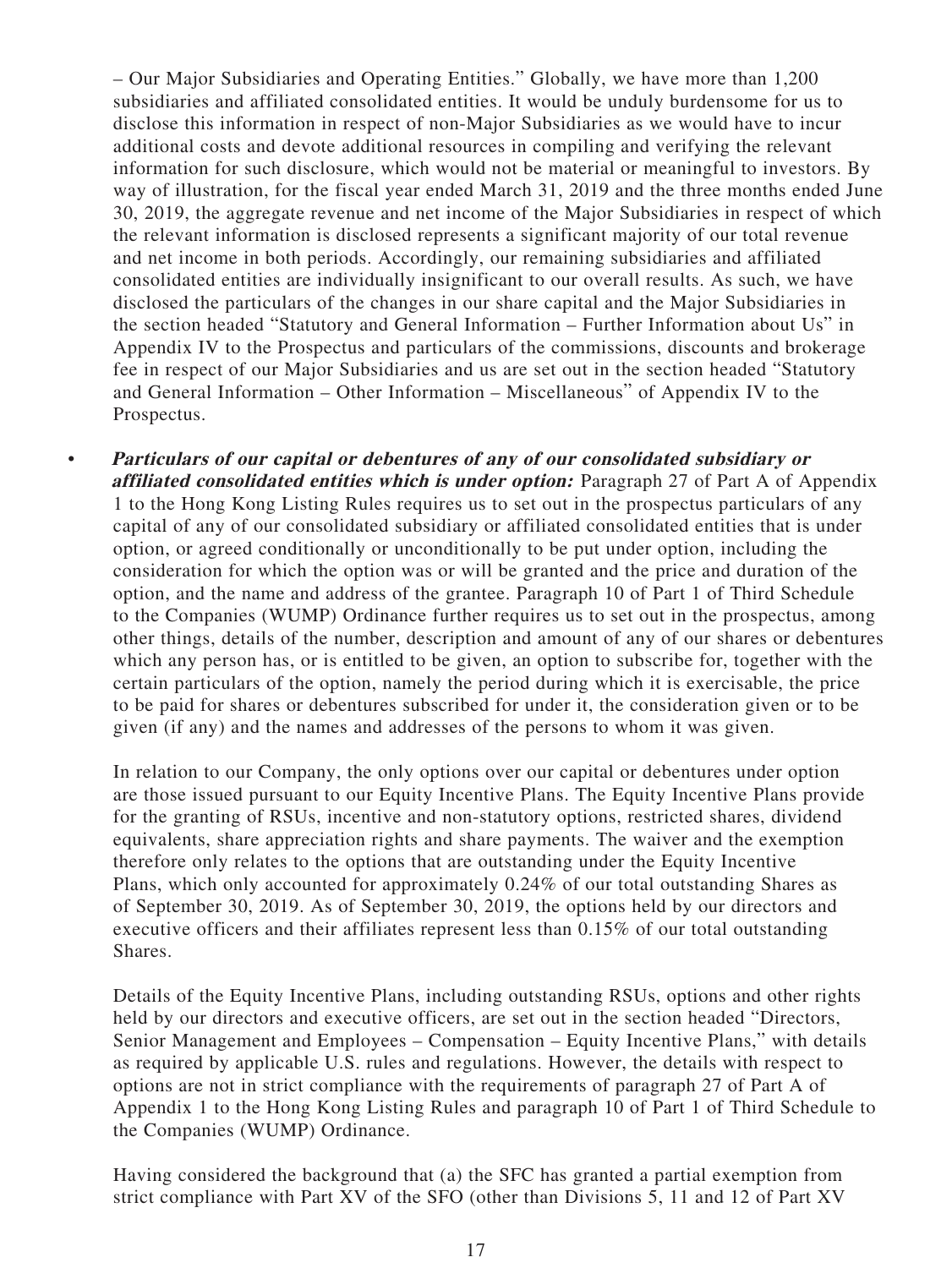of the SFO) in respect of disclosure of shareholders' interests; (b) the current disclosure in the Prospectus (including options granted to directors) as set out in the section headed "Directors, Senior Management and Employees – Compensation – Equity Incentive Plans", is substantially the same as that set out in our 20-F filings and complies with applicable U.S. laws and regulations; (c) the details of the options have not been disclosed in any of our filings with the U.S. Securities and Futures Commission, and (d) our Equity Inventive Plans are not subject to Chapter 17 of the Hong Kong Listing Rules as it is not applicable pursuant to Rule 19C.11 of the Hong Kong Listing Rules, we have applied to the Hong Kong Stock Exchange (in respect of the Hong Kong Listing Rules) and the SFC (in respect of the Companies (WUMP) Ordinance) for a waiver and/or exemption from strict compliance with the above disclosure requirement in relation to the options granted pursuant to the Equity Incentive Plans on the grounds that strict compliance with the above requirements or condition would be unduly burdensome, unnecessary and/or inappropriate for us.

- **Particulars of the authorized debentures:** Paragraph 25 of the Third Schedule of the Companies (WUMP) Ordinance requires particulars of the authorized debentures of us and our subsidiaries in the prospectus. It is unduly burdensome for us to procure this information as we have more than 1,200 subsidiaries and affiliated consolidated entities and for the reasons as set out above. As such, only the particulars of debentures in respect of us and our Major Subsidiaries are set out in the Prospectus under the section headed "Statutory and General Information – Other Information – Miscellaneous" in Appendix IV to the Prospectus.
- **Information on subsidiaries whose profits or assets make material contribution to us:**  Paragraph 29(1) of Part A of Appendix 1 to the Hong Kong Listing Rules and paragraph 29 of the Third Schedule of the Companies (WUMP) Ordinance require the listing document to include information in relation to the name, date and country of incorporation, the public or private status and the general nature of the business, the issued capital and the proportion thereof held or intended to be held, of every company the whole of the capital of which or a substantial proportion thereof is held or intended to be held by us, or whose profits or assets make, or will make a material contribution to the figures in our auditors' report or to our next financial statements. It is unduly burdensome for us to procure this information as we have approximately 1,200 subsidiaries and affiliated consolidated entities for the reasons as set out above. As such, only the particulars in relation to our Major Subsidiaries are set out in the Prospectus under the section headed "Our History and Corporate Structure – Our Major Subsidiaries and Operating Entities" and "Statutory and General Information – Further Information about Us" in Appendix IV to the Prospectus, which should be sufficient for the potential investors to make an informed assessment of us in their investment decision.

The exemption from strict compliance with the content requirements in respect of the Companies (WUMP) Ordinance set out above was granted by the SFC on the conditions that:

- (i) the particulars of such exemption are set out in the Prospectus; and
- (ii) the Prospectus will be issued on or before November 15, 2019.

We confirm that all information necessary for the public to make an informed assessment of business, asset and liability, financial position, trading position, management and prospect of the Group has been disclosed in the Prospectus, and that, as such, the granting of the waiver and exemption from strict compliance with the relevant content requirements under the Companies (WUMP) Ordinance and the Hong Kong Listing Rules will not prejudice the interest of the investing public.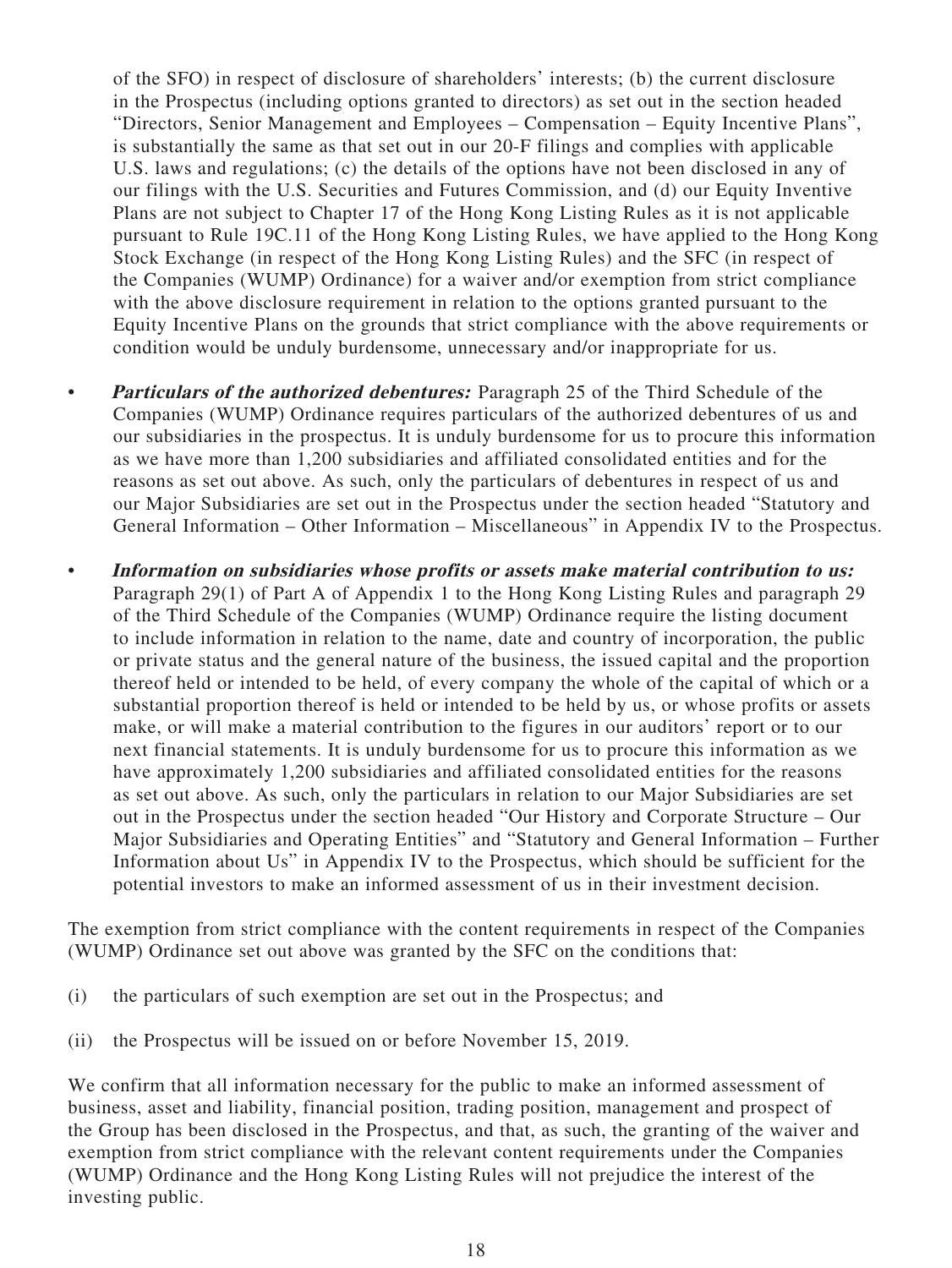# **Availability of copies of the prospectus in printed form**

We have adopted a fully electronic application process for the Hong Kong Public Offering and we will not provide printed copies of the Prospectus or printed copies of any application forms to the public in relation to the Hong Kong Public Offering.

We have applied for, and the Hong Kong Stock Exchange has granted to us, a waiver from strict compliance with the requirements under Rule 12.04(3), Rule 12.07 and Rule 12.11 of the Hong Kong Listing Rules in respect of the availability of copies of the prospectus in printed form based on the specific and prevailing circumstances of the Company.

#### **Corporate Communications**

Rule 2.07A of the Hong Kong Listing Rules provides that a listed issuer may send or otherwise make available to the relevant holders of its securities any corporate communication by electronic means, provided that either the listed issuer has previously received from each of the relevant holders of its securities an express, positive confirmation in writing or the shareholders of the listed issuer have resolved in a general meeting that the listed issuer may send or supply corporate communications to shareholders by making them available on the listed issuer's own website or the listed issuer's constitutional documents contain provision to that effect, and certain conditions are satisfied.

Our ADSs are listed on the NYSE. To the best of our knowledge, in June 2019, we had more than 1.6 million ADS holders globally.

We do not currently produce or send out any corporate communications to our shareholders or holders of ADSs in printed form unless requested or in limited circumstances described below. We publicly file or furnish various corporate communications with the SEC which are posted on the SEC's website. Our annual reports on Form 20-F and periodic reports on Form 6-K and all amendments to these reports, are also available free of charge on our website as soon as reasonably practicable after they are filed with or furnished to the SEC. Further, we post our proxy materials on a publicly accessible website and send a notice including the proxy materials to our shareholders and holders of ADSs. Those documents are also available on our website.

Apart from the Offer Shares that we will offer for subscription in Hong Kong, the Offer Shares will also be placed to professional, institutional, corporate and other investors in Hong Kong and elsewhere in the world. Given our diverse shareholder base and the potential number of countries in which our shareholders are located, it would not be practicable for us to send printed copies of all our corporate communications to all of our shareholders. Further, it would also not be practicable for us to approach our existing shareholders individually to seek confirmation from them of their wish to receive corporate communications in electronic form, or to provide them with the right to request corporate communication in printed form instead.

With effect from the Listing on the Hong Kong Stock Exchange, we have or will make the following arrangements:

We will issue all future corporate communications as required by the Hong Kong Listing Rules on our own website in English and Chinese, and on the Hong Kong Stock Exchange's website in English and Chinese.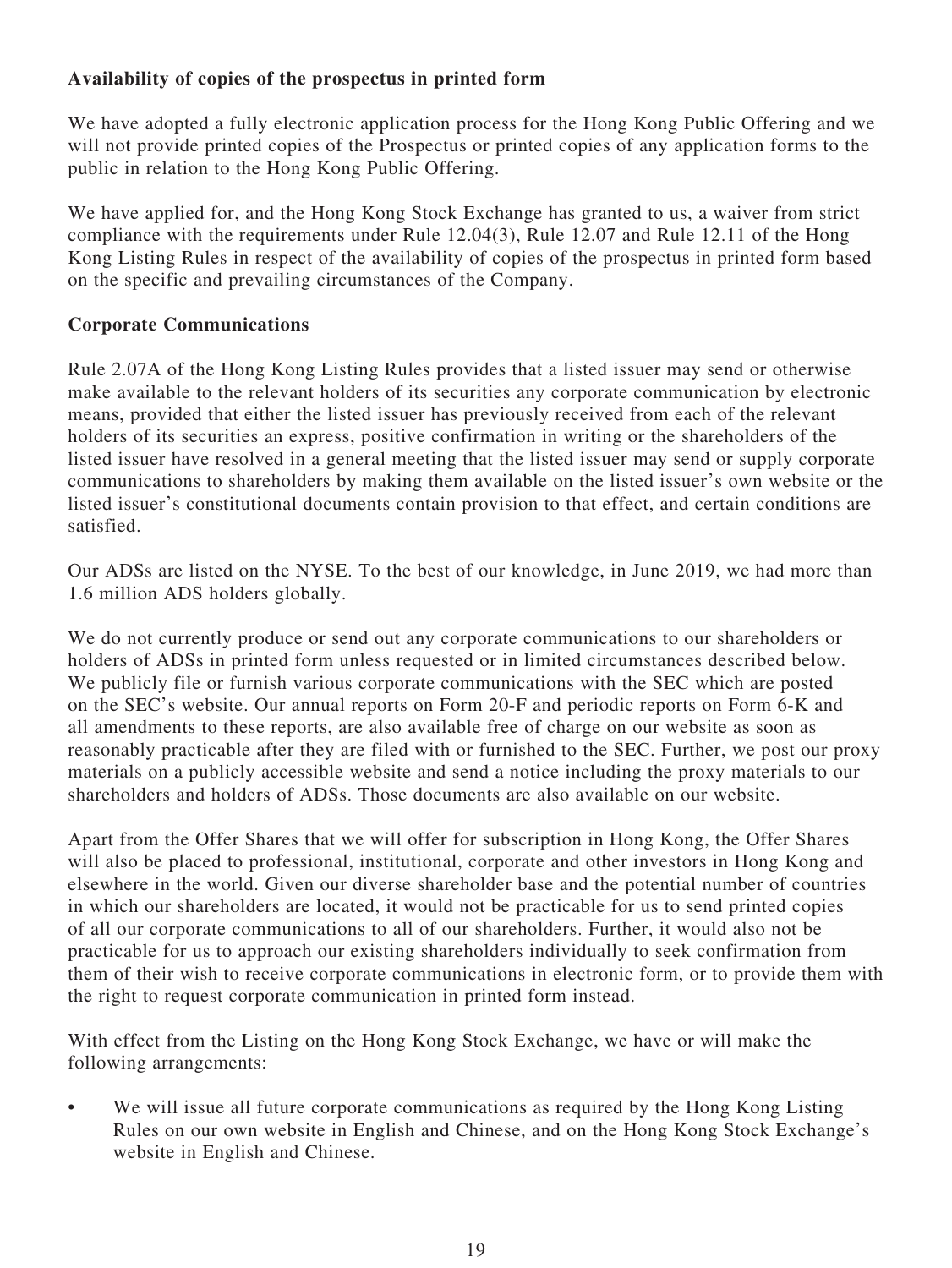- We will continue to provide printed copies of notice including the proxy materials to our shareholders at no costs.
- We will also add to the "Investor Relations" page of our website which will direct investors to all of our future filings with the Hong Kong Stock Exchange.

On the bases of the above, we have applied for, and the Hong Kong Stock Exchange has granted us, a waiver from strict compliance with the requirements under Rule 2.07A of the Hong Kong Listing Rules.

### **Monthly Returns**

Rule 13.25B of the Hong Kong Listing Rules requires a listed issuer to publish a monthly return in relation to movements in its equity securities, debt securities and any other securitized instruments, as applicable, during the period to which the monthly return relates. Pursuant to the Joint Policy Statement Regarding the Listing of Overseas Companies, or Joint Policy Statement, companies applying for a secondary listing may seek a waiver from Rule 13.25B subject to satisfying the waiver condition that the SFC has granted a partial exemption from strict compliance with Part XV of the SFO (other than Divisions 5, 11 and 12 of Part XV of the SFO) in respect of disclosure of shareholders' interests. As we have obtained a partial exemption from the SFC, we have applied for, and the Hong Kong Stock Exchange has granted, a waiver from strict compliance with Rule 13.25B of the Hong Kong Listing Rules. We will disclose information about share repurchases, if any, in our quarterly earnings releases and annual reports on Form 20-F which are furnished or filed with the SEC in accordance with applicable U.S. rules and regulations.

#### **Publication of Interim Report for the six months ended September 30, 2019**

Rule 13.48(1) of the Hong Kong Listing Rules requires an issuer to send an interim report or a summary interim report in respect of the first six months of the financial year within three months after the end of that period. Practice Note 10 of the Hong Kong Listing Rules requires newly listed issuers to prepare and publish interim reports in respect of the first six month period where the deadline for publishing the reports falls after the date on which dealings in the securities of the issuer commenced.

We have applied for, and the Hong Kong Stock Exchange has granted, a waiver from strict compliance with the requirements of Rule 13.48(1) of the Hong Kong Listing Rules in relation to the six months ended September 30, 2019 on, among others, the following grounds:

- as we have included in the Prospectus the audited financial information in respect of the three months ended June 30, 2019, the unaudited condensed interim financial information in respect of the three months ended September 30, 2019 and other financial disclosure, the strict compliance of such requirements would not provide our shareholders and potential investors with additional material information not already contained in the Prospectus; and
- to require us to prepare, publish and send to our shareholders an interim report over a short period of time after the publication of the Prospectus would incur unnecessary administrative cost and time on the part of our management and be unduly burdensome for us.

We confirm that we would not be in breach of our constitutional documents or laws or regulations of the Cayman Islands or any other regulatory requirements for not preparing, publishing and sending an interim report under the Hong Kong Listing Rules to our shareholders for the six months ended September 30, 2019.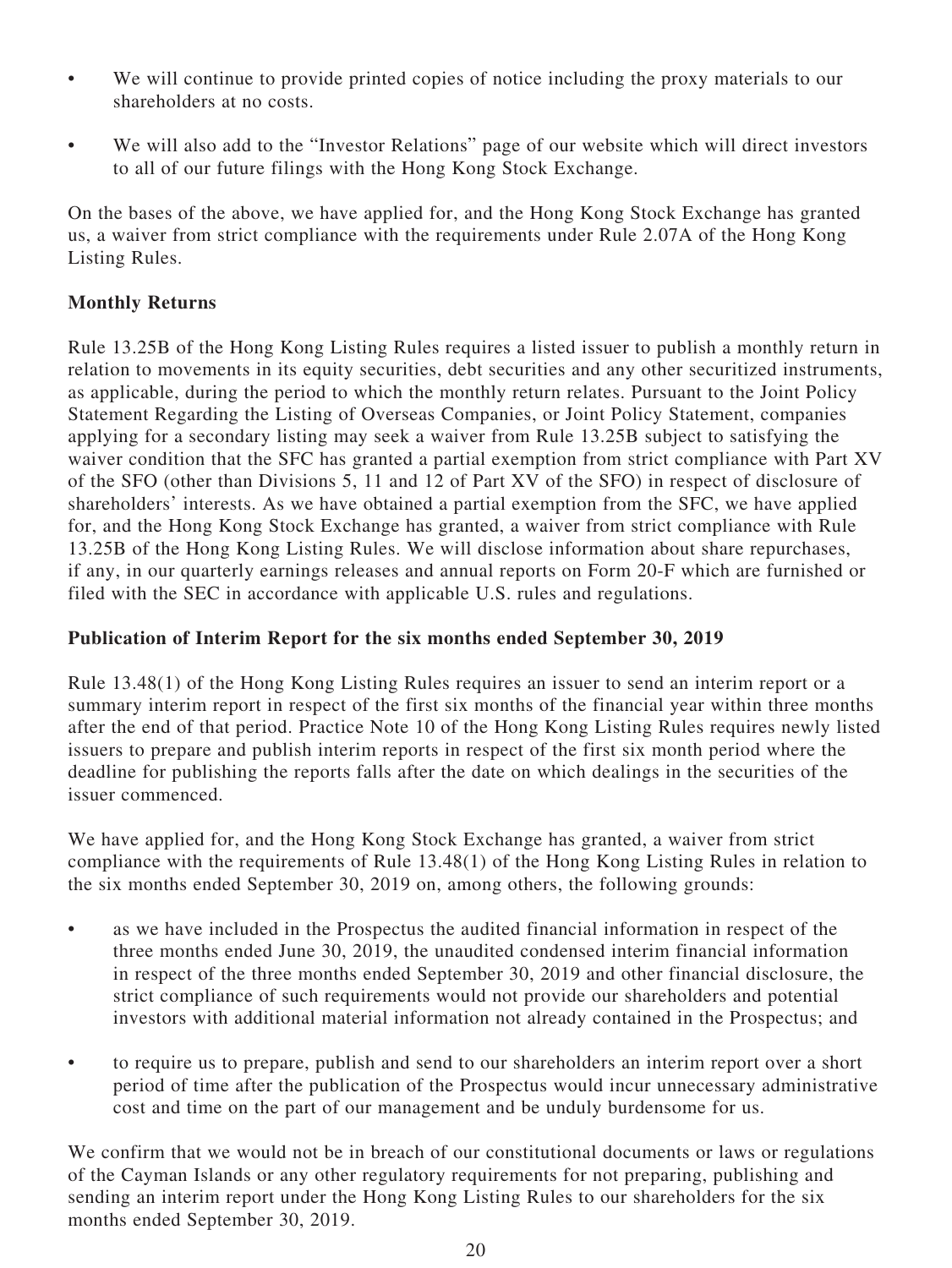## **Clawback mechanism under paragraph 4.2 of Practice Note 18 of the Hong Kong Listing Rules**

Paragraph 4.2 of Practice Note 18 of the Hong Kong Listing Rules requires a clawback mechanism to be put in place, which would have the effect of increasing the number of Hong Kong Offer Shares to certain percentages of the total number of Offer Shares offered in the Global Offering if certain prescribed total demand levels are reached. Subject to the Hong Kong Stock Exchange granting the waiver described as below, the Hong Kong Public Offering and the International Offering will initially account for 2.5% and 97.5% of the Global Offering, respectively, subject to the clawback mechanism described below. We have applied to the Hong Kong Stock Exchange for, and the Hong Kong Stock Exchange has granted to us, a waiver from strict compliance with the requirements of paragraph 4.2 of Practice Note 18 to the Hong Kong Listing Rules such that the allocation of the Offer Shares in the Hong Kong Public Offering will be adjusted as follows:

- if the number of the Offer Shares validly applied for under the Hong Kong Public Offering represents 10 times or more but less than 15 times the number of the Offer Shares initially available for subscription under the Hong Kong Public Offering, then Offer Shares will be reallocated to the Hong Kong Public Offering from the International Offering, so that the total number of Offer Shares available under the Hong Kong Public Offering will be 25,000,000 Offer Shares, representing approximately 5.0% of the Offer Shares initially available under the Global Offering;
- if the number of the Offer Shares validly applied for under the Hong Kong Public Offering represents 15 times or more but less than 20 times the number of the Offer Shares initially available for subscription under the Hong Kong Public Offering, then the number of Offer Shares to be reallocated to the Hong Kong Public Offering from the International Offering will be increased so that the total number of the Offer Shares available under the Hong Kong Public Offering will be 37,500,000 Offer Shares, representing 7.5% of the Offer Shares initially available under the Global Offering; and
- if the number of the Offer Shares validly applied for under the Hong Kong Public Offering represents 20 times or more the number of the Offer Shares initially available for subscription under the Hong Kong Public Offering, then the number of Offer Shares to be reallocated to the Hong Kong Public Offering from the International Offering will be increased, so that the total number of the Offer Shares available under the Hong Kong Public Offering will be 50,000,000 Offer Shares, representing 10.0% of the Offer Shares initially available under the Global Offering.

In each case, the additional Offer Shares reallocated to the Hong Kong Public Offering will be allocated between pool A and pool B and the number of Offer Shares allocated to the International Offering will be correspondingly reduced in such manner as the Joint Representatives deem appropriate. In addition, the Joint Representatives would have discretion to allocate Offer Shares from the International Offering to the Hong Kong Public Offering to satisfy valid applications under the Hong Kong Public Offering. On the other hand, if the Hong Kong Public Offering is not fully subscribed, the unsubscribed Offer Shares under the Hong Kong Public Offering may be reallocated to the International Offering.

See "Structure of the Global Offering – The Hong Kong Public Offering – Reallocation" in the Prospectus for further details.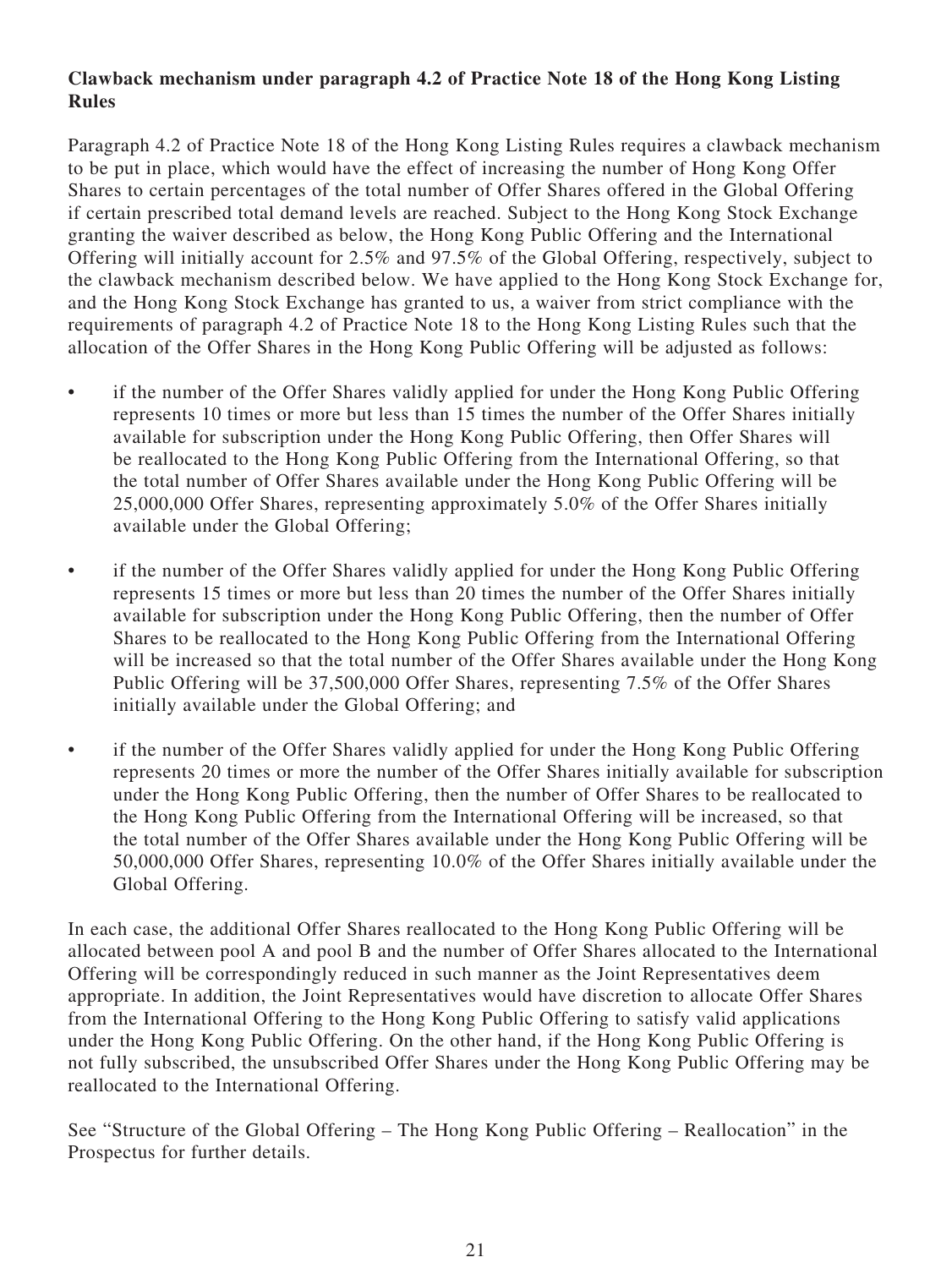### **Disclosure of Offer Price**

Paragraph 15(2)(c) of Part A of Appendix 1 to the Hong Kong Listing Rules states that the issue price or offer price of each security must be disclosed in the prospectus.

We have applied to the Hong Kong Stock Exchange for, and the Hong Kong Stock Exchange has granted, a waiver from strict compliance with paragraph  $15(2)(c)$  of Part A of Appendix 1 to the Hong Kong Listing Rules so that the Company will only disclose the maximum Public Offer Price for the Hong Kong Offer Shares, or the Public Offer Price, in the Prospectus:

- The Public Offer Price will be determined by reference to, among other factors, the closing price of the ADSs on the NYSE on the last trading day on or before the Price Determination Date and the Company has no control on the market price of its ADSs traded on the NYSE;
- Setting a fixed price or a price range with a low end International Offer Price or Public Offer Price may adversely affect the market price of the ADSs and the Hong Kong Offer Shares; and
- Disclosure of a maximum Public Offer Price is in compliance with the Companies (WUMP) Ordinance.

See "Structure of the Global Offering – Pricing And Allocation – Determining The Offer Price" in the Prospectus for the historical prices of our ADS and trading volume on the NYSE.

#### **Dealings in the Shares prior to Listing**

According to Rule 9.09(b) of the Hong Kong Listing Rules, there must be no dealing in the securities of a new applicant for which listing is sought by any core connected person of the issuer from four clear business days before the expected hearing date until listing is granted, or the Relevant Period.

We have over 1,200 subsidiaries and affiliated consolidated entities and our ADSs are widely held, publicly traded and listed on the NYSE. For a company whose securities are listed and traded in the U.S., it is a common practice for substantial shareholders and corporate insiders, including directors, executives and other members of management, to set up trading plans that meet the requirements of Rule 10b5-1 under the U.S. Exchange Act, or the Rule 10b5-1 Plans, to buy or sell the company's securities. A Rule 10b5-1 Plan is a written plan, set up with a broker, to trade securities that (a) is entered into at a time when the person trading the securities is not aware of any material non-public information; (b) specifies the amount of securities to be purchased or sold and the price at which and the date on which the securities were to be purchased or sold; and (c) does not allow the person trading the securities to exercise any subsequent influence over how, when, or whether to effect purchases or sales. Persons who trade securities pursuant to a Rule 10b5-1 Plan have an affirmative defense against insider trading allegations under U.S. securities law.

SoftBank, our substantial shareholder, and other core connected persons of us may from time to time use the Shares as security (including charges and pledges) in connection with their respective financing activities.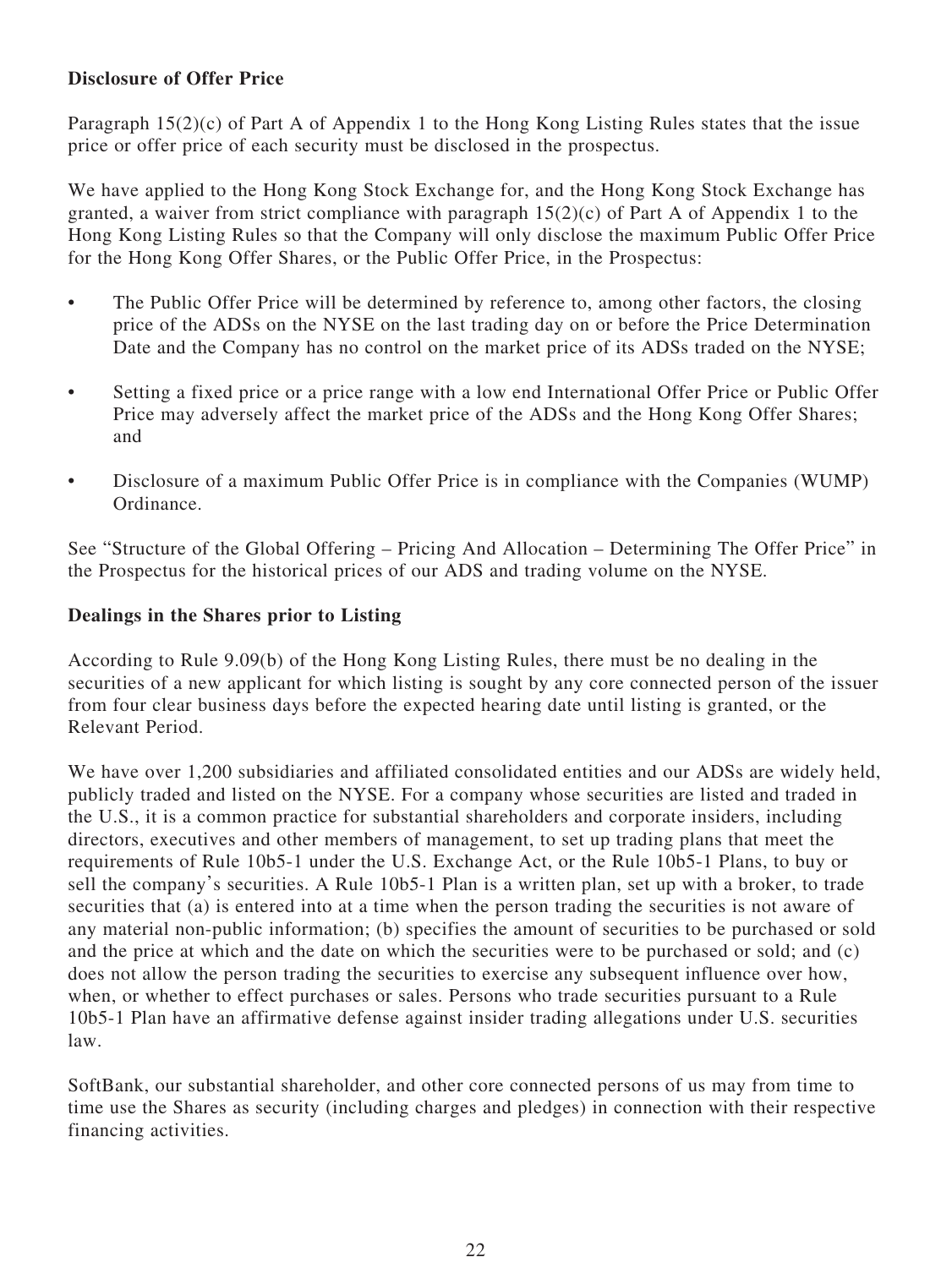On the basis of the above, the following categories of persons, collectively, the Permitted Persons, should not be subject to the dealing restrictions set out in Rule 9.09(b):

- Softbank, our substantial shareholder, in respect of (i) its use of the Shares as security (including, for the avoidance of doubt, using Shares as security in connection with entering into financing transactions during the Relevant Period as well as satisfying any requirements to top-up security under the terms of financing transactions entered into prior to the Relevant Period), provided that there will be no change in the beneficial ownership of the Shares at the time of entering into any such transactions during the Relevant Period; (ii) any dealings by a close associate of Softbank in the securities of the Company over which Softbank has no control provided that such close associate does not have any influence over the Global Offering and does not possess any non-public inside information from the Company; and (iii) its dealings pursuant to Rule 10b5-1 Plans they have set up prior to the Relevant Period, or Category 1;
- our directors and chief executive, and directors and chief executives of our Major Subsidiaries, in respect of (i) their respective use of the Shares as security (including, for the avoidance of doubt, using Shares as security in connection with entering into financing transactions during the Relevant Period as well as satisfying any requirements to top-up security under the terms of financing transactions entered into prior to the Relevant Period), provided that there will be no change in the beneficial ownership of the Shares at the time of entering into any such transactions during the Relevant Period and (ii) their respective dealings pursuant to Rule 10b5-1 Plans they have set up prior to the Relevant Period, or Category 2;
- directors, chief executives and substantial shareholders of our non-Major Subsidiaries (except for Taobao Holding Limited, Taobao China Holding Limited and Alibaba Investment Limited) and their close associates, or Category 3; and
- any other person (whether or not an existing Shareholder) who may, as a result of dealings, become our substantial shareholder and who is not our director or chief executive, or a director or chief executive of our subsidiaries, or their close associates, or Category 4.

For the avoidance of doubt,

- as the foreclosure, enforcement or exercise of other rights by the lenders in respect of a security interest over the Shares (including, for the avoidance of doubt, any security interest created pursuant to any top-up of security) will be subject to the terms of the financing transaction underlying such security and not within the control of the pledgor, any change in the beneficial owner of the Shares during the Relevant Period resulting from the foreclosure, enforcement or exercise of other rights by the lenders in respect of such security interest will not be subject to Rule 9.09(b) of the Hong Kong Listing Rules; and
- persons in Category 1 and Category 2 who (i) use their respective Shares other than as described in this section "Dealings in the Shares prior to Listing" or (ii) are not dealing in our securities according to Rule 10b5-1 Plans set up before the Relevant Period are subject to the restriction under Rule 9.09(b) of the Hong Kong Listing Rules.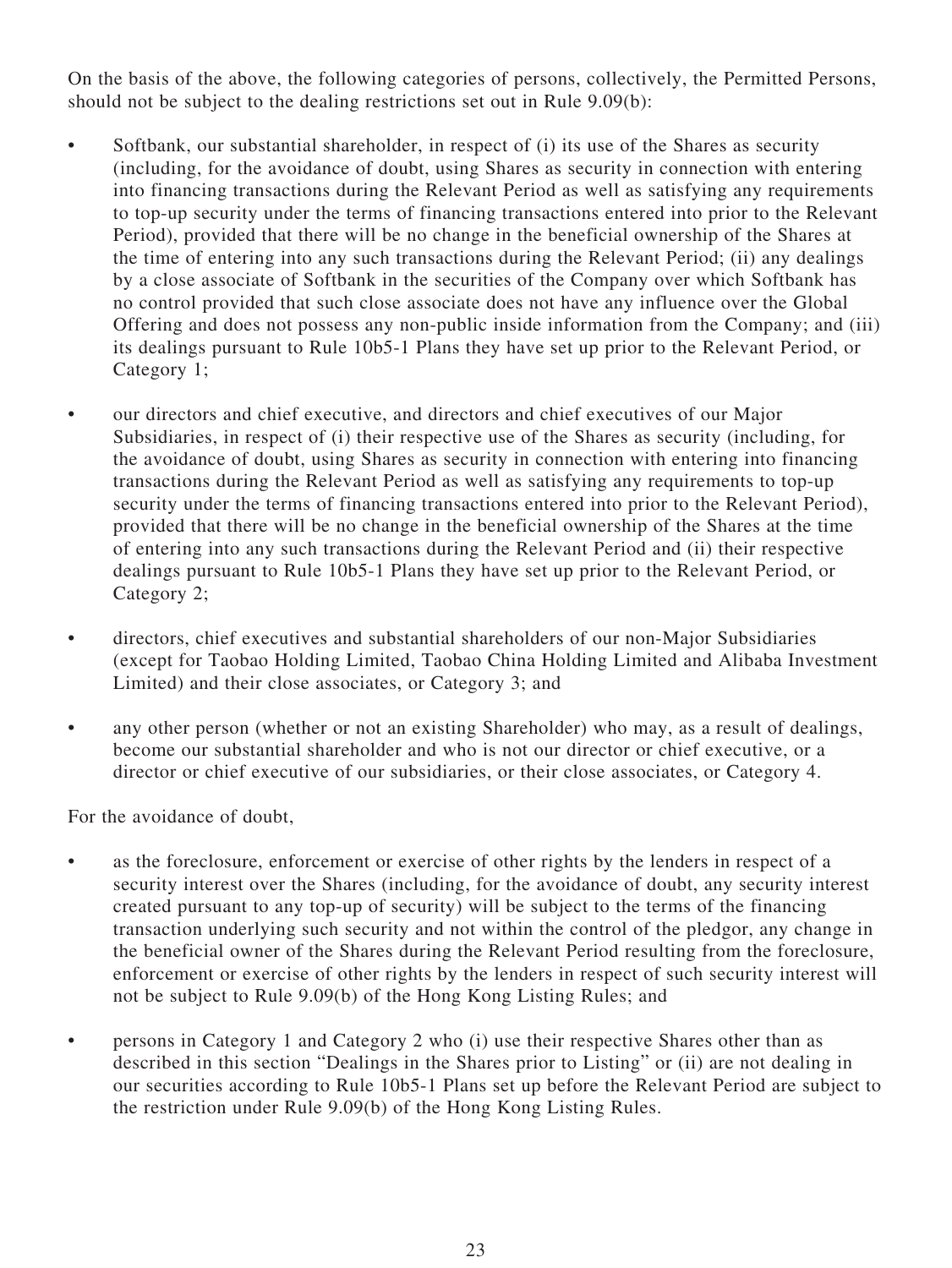We have applied for, and the Hong Kong Stock Exchange has granted, a waiver from strict compliance with the requirements of Rule 9.09(b) of the Hong Kong Listing Rules in respect of any dealing during the Relevant Period by the Permitted Persons subject to the following conditions:

- Categories 1 and 2 of the Permitted Persons who enter into Rule 10b5-1 Plans have no discretion over dealings in our ADSs after the plans have been entered into. Where Categories 1 and 2 of the Permitted Persons use the Shares as security, other than as set out in the waiver above, there will be no change in the beneficial ownership of the Shares during the Relevant Period;
- Categories 3 and 4 of the Permitted Persons do not have any influence over the Global Offering and do not possess any of our non-public inside information given such persons are not in a position with access to information that is considered material to us taken as a whole. Given the large number of our subsidiaries and the vast ADS holder base, we and our management do not have effective control over the investment decisions of Categories 3 and 4 of the Permitted Persons in our ADSs;
- we will promptly release any inside information to the public in the United States in accordance with the U.S. securities laws and NYSE listing rules. Accordingly, the Permitted Persons (other than Category 1 and Category 2 persons) are not in possession of any nonpublic inside information of which we are aware;
- we will notify the Hong Kong Stock Exchange of any breaches of the dealing restrictions by any of our core connected persons during the Relevant Period when we become aware of the same other than dealings by core connected persons who are Permitted Persons within the permitted scopes as set out above; and
- prior to the Listing Date, other than within the permitted scopes as set out above, our directors and chief executive and directors and chief executives of our Major Subsidiaries and their close associates will not deal in the Shares or the ADSs during the Relevant Period. For the avoidance of doubt, such prohibited dealing in our Shares shall not include the granting, vesting, payment or exercise (as applicable) of RSUs, incentive and non-statutory options, restricted shares, dividend equivalents, share appreciation rights and share payments under the Equity Incentive Plans.

#### **Subscription for Shares by existing shareholders**

Rule 10.04 of the Hong Kong Listing Rules requires that existing shareholders may only subscribe for or purchase any securities for which listing is sought that are being marketed by or on behalf of a new applicant either in his or its own name or through nominees if the conditions in Rule 10.03 of the Hong Kong Listing Rules are fulfilled. Paragraph 5(2) of Appendix 6 to the Hong Kong Listing Rules states that, without the prior written consent of the Hong Kong Stock Exchange, no allocations will be permitted to be made to directors, existing shareholders of a listing applicant or their close associates, unless the conditions set out in Rules 10.03 and 10.04 are fulfilled.

Our Company has over 1,200 subsidiaries and affiliated consolidated entities and its ADSs are widely held, publicly traded and listed on the NYSE. Categories 3 and 4 of the Permitted Persons (as defined in "– Dealings in Shares Prior to the Listing" above) have no influence over the Global Offering and are not in possession of any non-public inside information and are effectively in the same positions as our public investors. Categories 3 and 4 of the Permitted Persons and other public investors are referred to as Permitted Existing Shareholders.